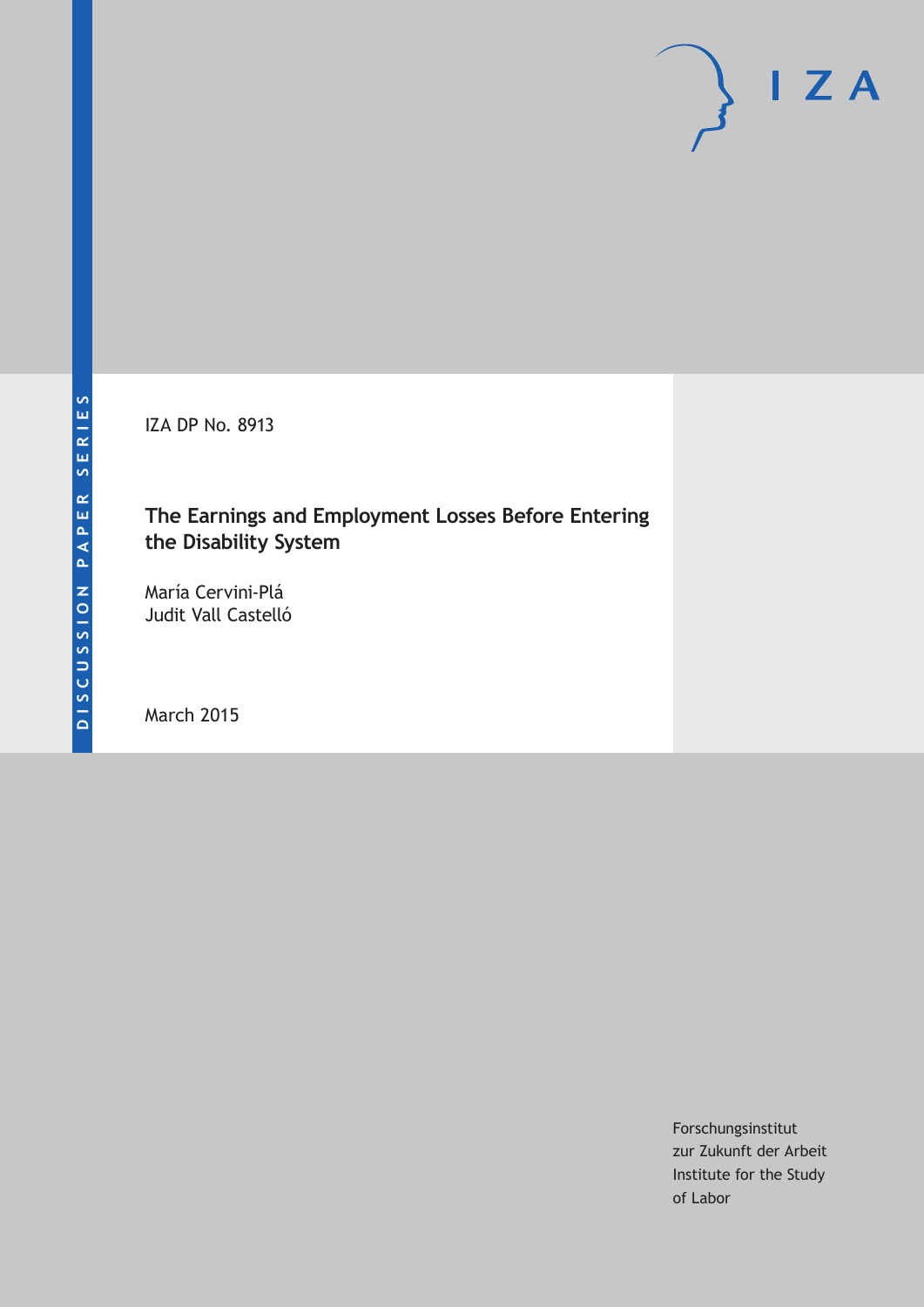# **The Earnings and Employment Losses Before Entering the Disability System**

## **María Cervini-Plá**

*EQUALITAS and EDReG*

# **Judit Vall Castelló**

*CRES, Universitat Pompeu Fabra and IZA*

## Discussion Paper No. 8913 March 2015

IZA

P.O. Box 7240 53072 Bonn Germany

Phone: +49-228-3894-0 Fax: +49-228-3894-180 E-mail: iza@iza.org

Any opinions expressed here are those of the author(s) and not those of IZA. Research published in this series may include views on policy, but the institute itself takes no institutional policy positions. The IZA research network is committed to the IZA Guiding Principles of Research Integrity.

The Institute for the Study of Labor (IZA) in Bonn is a local and virtual international research center and a place of communication between science, politics and business. IZA is an independent nonprofit organization supported by Deutsche Post Foundation. The center is associated with the University of Bonn and offers a stimulating research environment through its international network, workshops and conferences, data service, project support, research visits and doctoral program. IZA engages in (i) original and internationally competitive research in all fields of labor economics, (ii) development of policy concepts, and (iii) dissemination of research results and concepts to the interested public.

IZA Discussion Papers often represent preliminary work and are circulated to encourage discussion. Citation of such a paper should account for its provisional character. A revised version may be available directly from the author.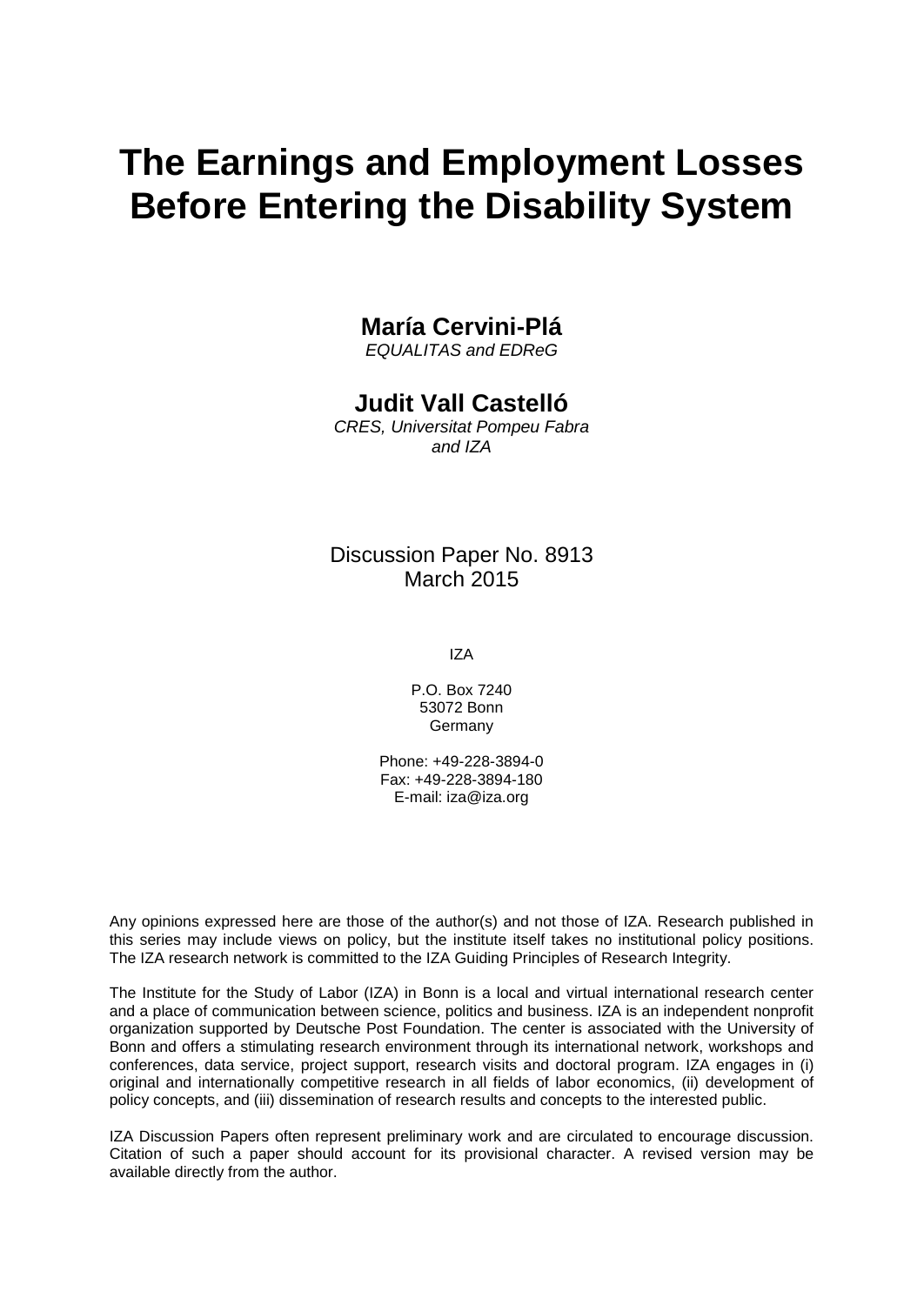IZA Discussion Paper No. 8913 March 2015

# **ABSTRACT**

# **The Earnings and Employment Losses Before Entering the Disability System**

Although a number of papers in the literature have shown the employment and wage differences between disabled and non-disabled individuals, not much is known about the potential employment and wage losses that disabled individuals suffer before being officially accepted into the disability insurance system (DI). Therefore, in this paper we distinguish between individuals that enter the DI system due to a working accident (sudden health shock) and individuals that become disabled due to an ordinary illness to identify the differences in employment and wages between these two groups before they are officially accepted into the DI system. We combine matching models and difference-in-difference and we find that the wage (employment) growth patterns of both groups of workers become significantly different three (six) years before entering the DI system. More specifically, our estimates suggest that one year before entering the system, there is a difference of 27 Euros/month in the wages of the two groups (3% of average wage) as well as a 10 percentage point difference in employment probabilities.

JEL Classification: J31, I13

Keywords: disability system, employment, wage loss

Corresponding author:

Judit Vall Castelló Center for Research in Health and Economics (CRES) Department of Economics and Business Pompeu Fabra University Ramon Trias Fargas, 25-27 08005 Barcelona **Spain** E-mail: [judit.vall@upf.edu](mailto:judit.vall@upf.edu)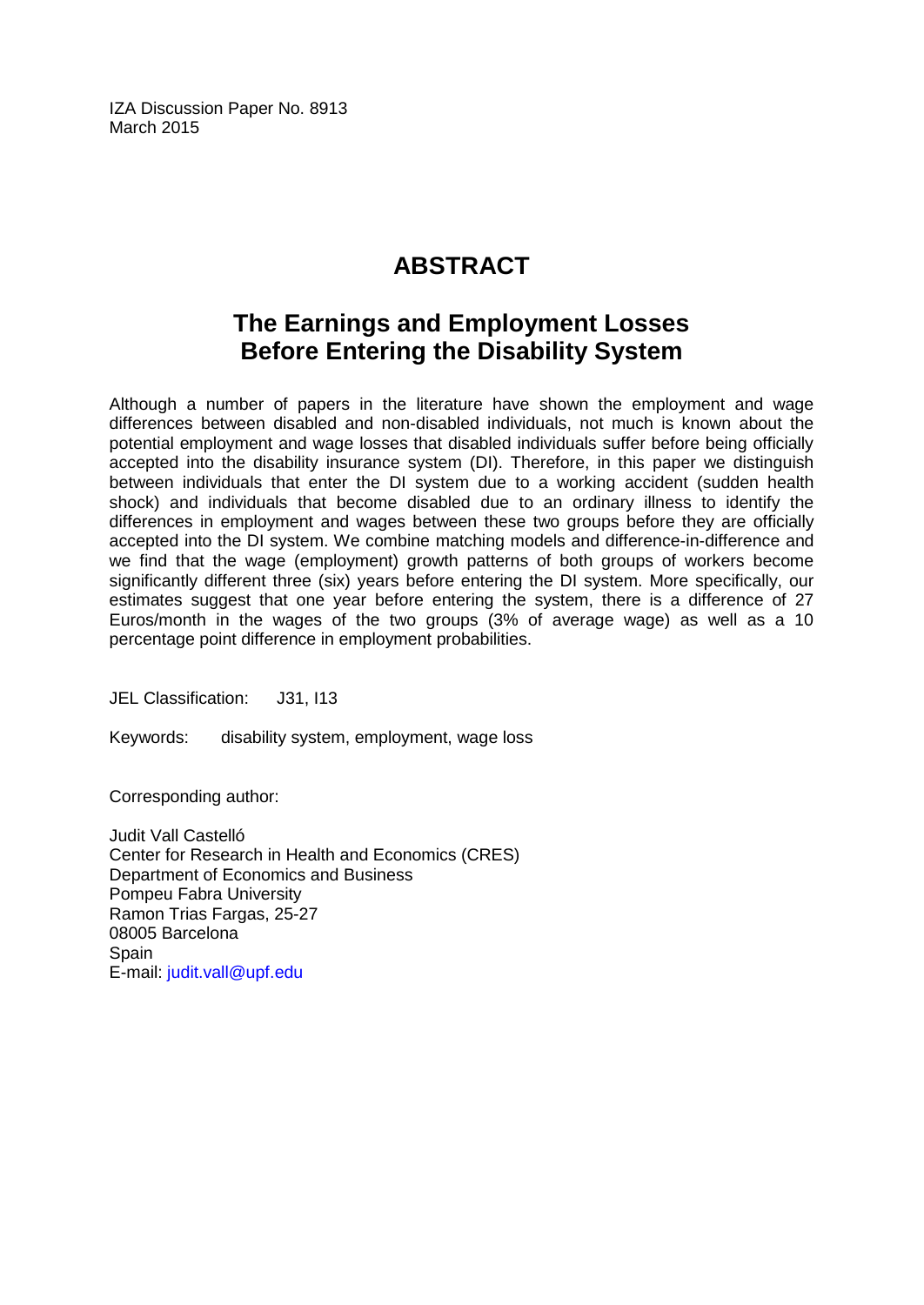#### **1. Introduction**

<u>.</u>

There is now strong empirical evidence showing that disabled individuals have lower employment rates and earnings than their non-disabled counterparts everywhere in Europe (OECD, 2009). Apart from establishing the existence of a negative correlation between disability and labour market outcomes, a number of authors have also tried to estimate the causal effect of the onset of a disabling condition on employment and wages. The results of these studies are ambiguous as some of the papers find no evidence of a reduction in income due to a disability (Lechner & Vazquez-Alvarez (2011) for Germany or Walker and Thomson (1996) for the UK) while some others find moderate to strong losses in annual earnings after the onset of a disabling condition (Kofi Charles (2003), Mok et al. (2008) and Jolly (2011) for the USA, Kidd et al. (2000) and Contoyannis and Rice (2001) for the UK, Halla and Zweimüller (2013) for Austria)<sup>1</sup>. For Spain, Garcia-Gomez and Lopez-Nicolás (2006) estimate that a health event reduces the income of disabled workers in 1648 Euros/year. Additionally, heterogeneity seems to play an important role in this type of studies as variables that capture the socioeconomic status of the individual prove determinant in explaining the labour market outcomes after becoming disabled. In this line, Lundborg et al. (2011) highlight that, in Sweden, the reduction in labour earnings is stronger for low educated and older individuals. This group of papers that focuses on the effects of a disabling condition on labour market outcomes typically measure disability with self-reported information on health status. In these settings it is difficult to rule out the existence of endogeneity between the onset of a disabling condition and labour market outcomes. A recent stand of the literature has focused on the labour market effects of disability using a more objective measure of disability status; the receipt of disability benefits. Those papers have clearly established a negative causal effect of benefit receipt on labour force participation (Bound, 1989; Von Wachter, Song and Machester, 2011; Maestas, Mullen and Strand, 2013; Chen and Van Der Klaauw, 2008; Marie and Vall-Castello, 2012; French and Song, 2014). For the Spanish case, Cervini et al. (2012) find that individuals receiving disability benefits in Spain earn around 293-342 Euros/month less than similar individuals without a disability.

<sup>1</sup> See also Malo et al. (2012) for a comparative study of the wage differentials for diferent types of disabled workers across European countries.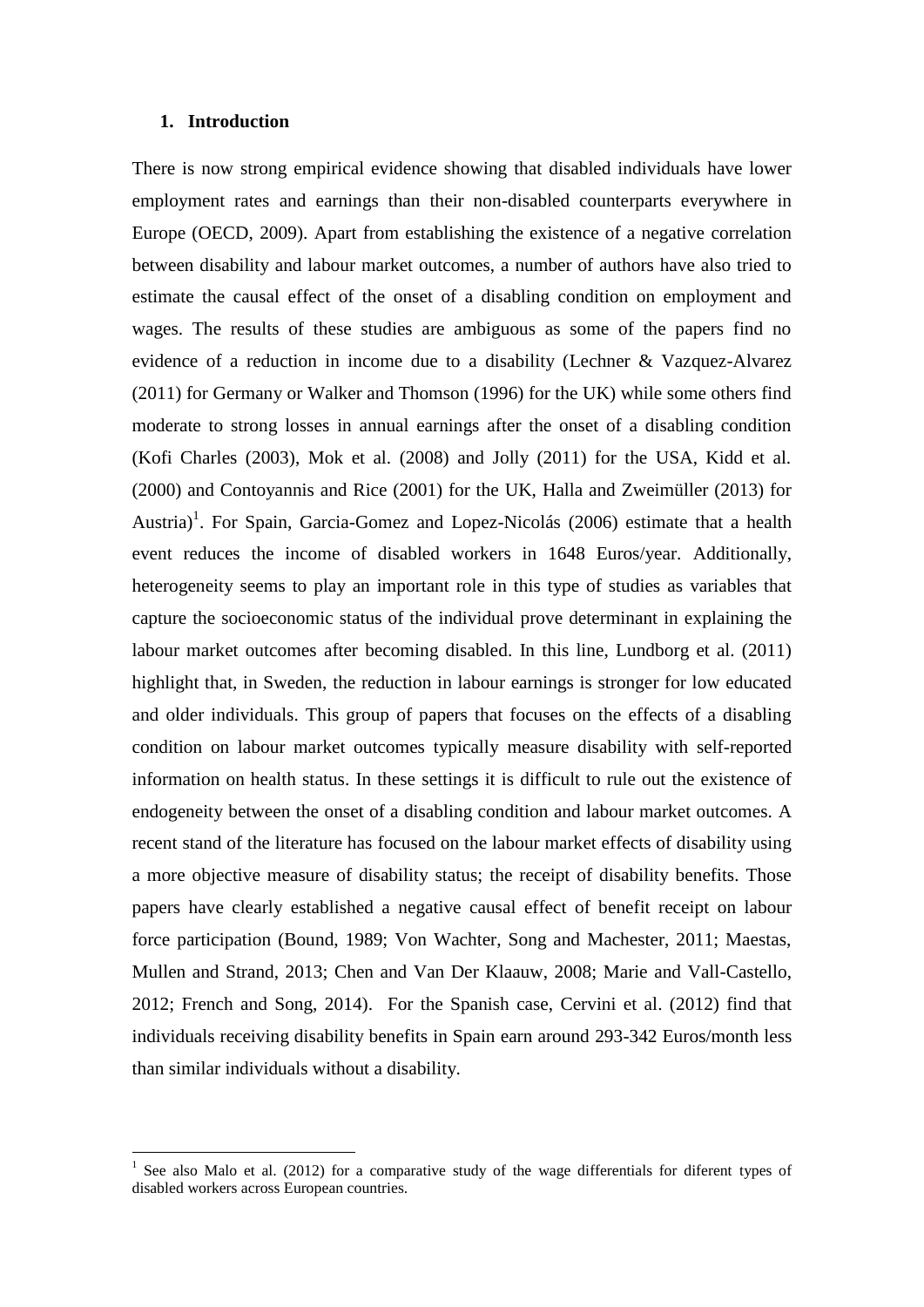Therefore, most of the previous literature analysing the labour market disadvantages for disabled workers has focused on the employment and earnings losses as a result of selfreporting the onset of a disabling condition or as a result of the receipt of disability benefits. A less studied question is whether disabled workers are already suffering from a disadvantage in terms of labour market outcomes before the official recognition of the disabling condition. Thus, in this paper we use a large administrative dataset and a clearly exogenous health event to estimate the wage and employment losses eight years before individuals are accepted into the DI system. More specifically, we compare the earnings and employment status (during the eight years before DI) of individuals who will become disabled due to a working accident to those that will become disabled due to an ordinary illness. The argument behind this comparison relies on the fact that an accident represents a sudden health shock while an ordinary illness appears in a more progressive manner. Therefore, individuals suffering from an ordinary illness are arguably spending a number of years with the disability until the severity of the condition is strong enough to be legally accepted into the DI system. We match individuals in the two groups on a rich set of observable characteristics eight years before the receipt of the benefits and apply a difference-in-difference model to estimate the earnings and employment losses of individuals suffering from a progressive deterioration of their health status. We argue that, after matching individuals in the two groups, the only important difference between these workers is that one will become disabled by a sudden health shock while the other will suffer from a progressive deterioration of his/her health condition until entering DI. Therefore, we attribute the observed differences in the wage growth and employment paths of these two similar workers to the progressivity of the disabling condition of one of them. Indeed, in our data both groups of workers exhibit similar wage growth paths (employment rates) until three (six) years before entering DI. One year before entering the system, we estimate a difference of 27 Euros/month in the wages of the two groups (3% of the average wage) and a 10 percentage point difference in employment probabilities. We also report important heterogeneity effects according to the age of the worker, his/her professional category as well as the type of disability benefits that he/she will receive (total or partial disability, which is a proxy for the severity of the condition).

The only two papers in the literature that focus on employment and earnings losses before becoming disabled are Kofi Charles (2003) and Mok et al. (2008). In the later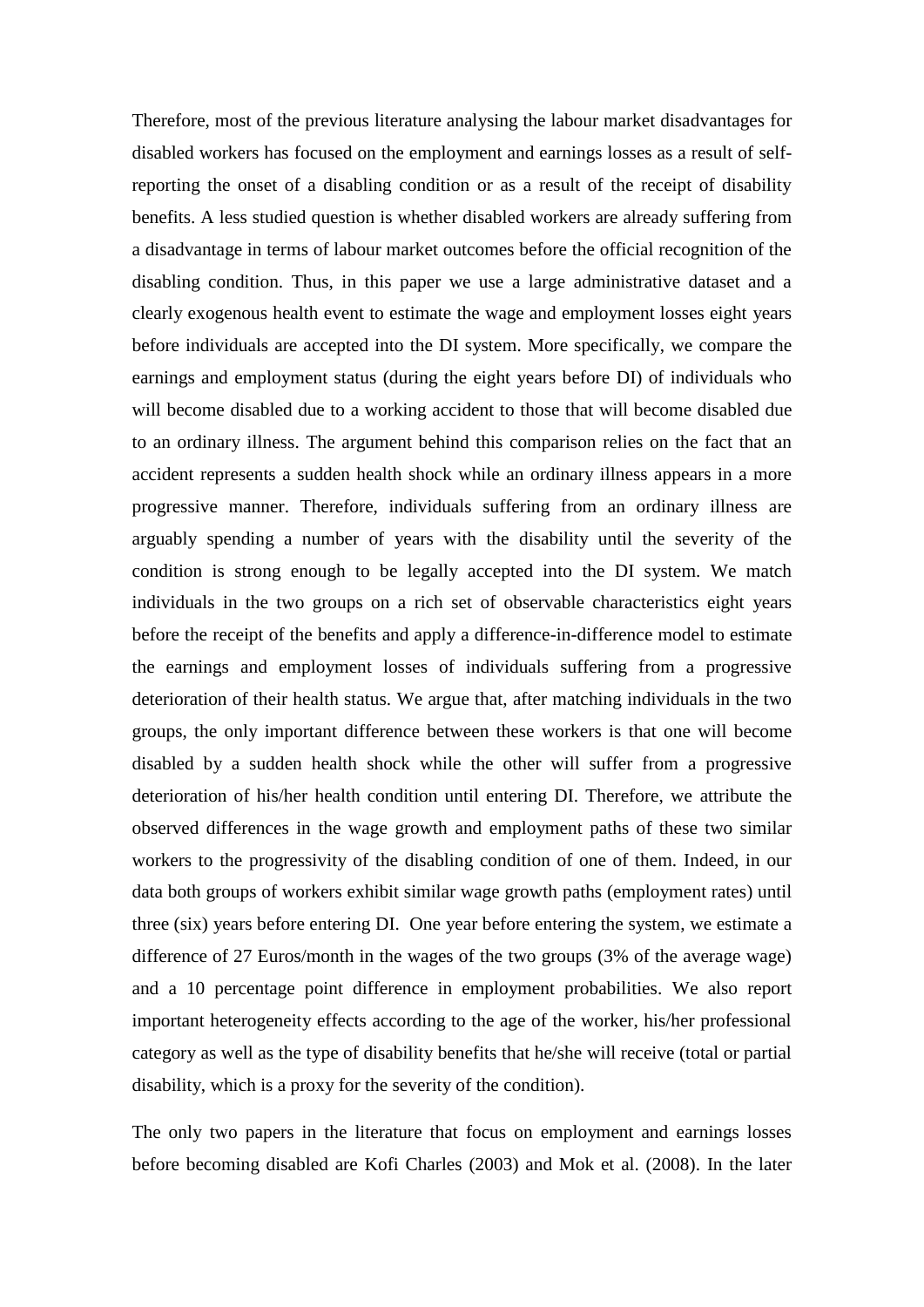paper, the authors estimate a 66.8% drop in annual earnings in the year of onset of the disability and a 49.3% drop in the year before onset. Although the estimated effects in both papers are much larger than the ones we report here, there are at least two main reasons that can explain these differences in results. First, both Kofi Charles (2003) and Mok et al. (2008) use a self-reported measure of disability while we use the receipt of DI benefits (which occurs after going through a medical examination) as our measure of disability. Therefore, we believe that we capture a more exogenous measure of disability. Second and more importantly, although the papers by Kofi Charles and Mok et al. include individual fixed effects in their models, they cannot control for endogeneity (if individuals report a disability as a result of experiencing a drop in earnings) and their results may be biased upwards (as the authors recognised in their papers). Our econometric approach, matching individuals that will suffer from an accident to individuals that will experience a common illness and applying a differencein-difference technique, is able to provide results that are not subject to endogeneity problems. Therefore, we believe that we are able to present the first unbiased measure in the literature of the earnings and employment losses for disabled individuals before they can access the DI system.

In most developed economies with a well-functioning social security system, disability benefits are calculated as a function of previous earnings. Similarly, eligibility to the system typically also requires a minimum number of years of employment (contributions). Therefore, the results of our paper are important for policy-makers as they suggest that taking the last years of labour market experience as a base to calculate the amount and eligibility of DI benefits may not reflect the typical wage and employment pattern of individuals without a disability as those suffering from an ordinary illness are already experiencing lower employment probabilities and receiving lower wages well before entering DI.

This paper is organized as follows. Section 2 presents the characteristics of Spanish DI System. Section 3 explains the dataset used and our sample selection. Section 4 shows our hypothesis and descriptive statistics. Section 5 explains the empirical method used in the paper. Finally, section 7 presents the results and section 8 concludes.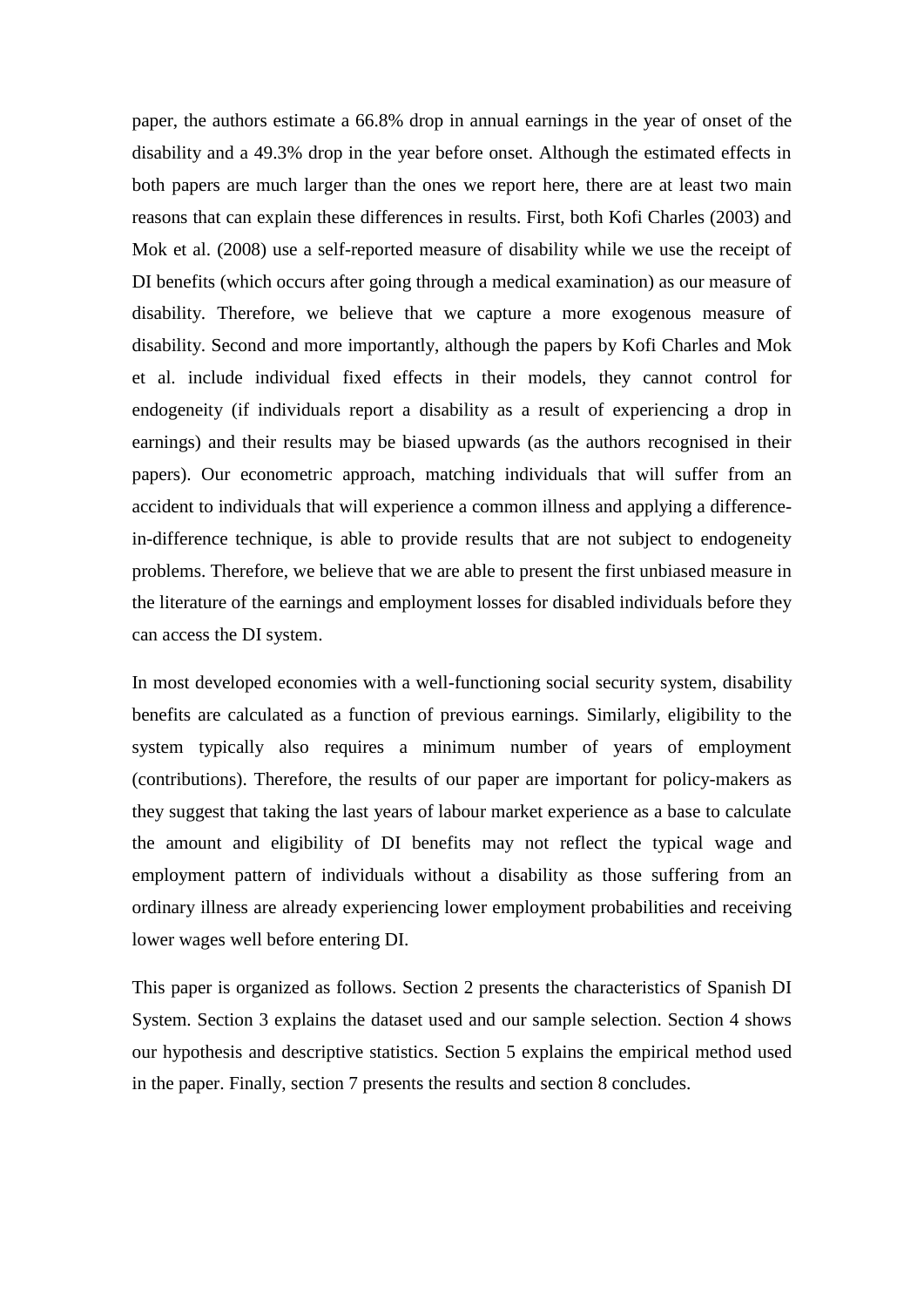#### **2. The Spanish DI System**

The Social Security defines the permanent contributive disability insurance as the economic benefits to compensate the individual for losing a certain amount of wage or professional earnings when affected by a permanent reduction or complete loss of his/her working ability due to the effects of a pathologic or a traumatic process derived from an illness or an accident.

In order to capture the different situations in which a person can be after suffering from a disabling condition, the Spanish Social Security administration uses a classification of three main degrees of disability that depend on the working capacity lost: $2$  partial disability if the individual is still capable of developing a different job or professional activity, total disability if the individual is impaired for the development of any kind of job and severe disability if the individual needs the assistance of a third person to develop the essential activities of daily living.<sup>3</sup>

The eligibility requirements and the pension amount depend on the source of the disability (ordinary illness, work related or unrelated accident or occupational illness), the level of the disability and the age of the onset of the disabling condition. Table A1 in the Appendix summarizes the main parameters of both the eligibility criteria and the pension formula.

The total amount of the pension is obtained by multiplying a percentage, which varies depending on the type of pension and the degree of disability (as shown in the last rows of Table 1) to the regulatory base, which depends on the source of the disability and on previous salaries.<sup>4</sup> The percentage is 55% or 75% for partial disability beneficiaries, 100% for total disability and 150% for severe disability.

#### **3. Database and Sample Selection**

We use the Continuous Sample of Working Lives ("Muestra Continua de Vidas Laborales", MCVL) which is a microeconomic dataset based on administrative records provided by the Spanish Social Security Administration. It contains a random sample of

<u>.</u>

 $2$  There is a fourth degree of disability benefits (permanent limited disability) but this type of benefits is already extinguished and it only consists on a one-time lump-sum payment.

 $357\%$  of claimants are in the partial disability system, 40% of claimants in the total disability system and 3% are severely disabled.

<sup>4</sup> Benefit=regulatory base \* percentage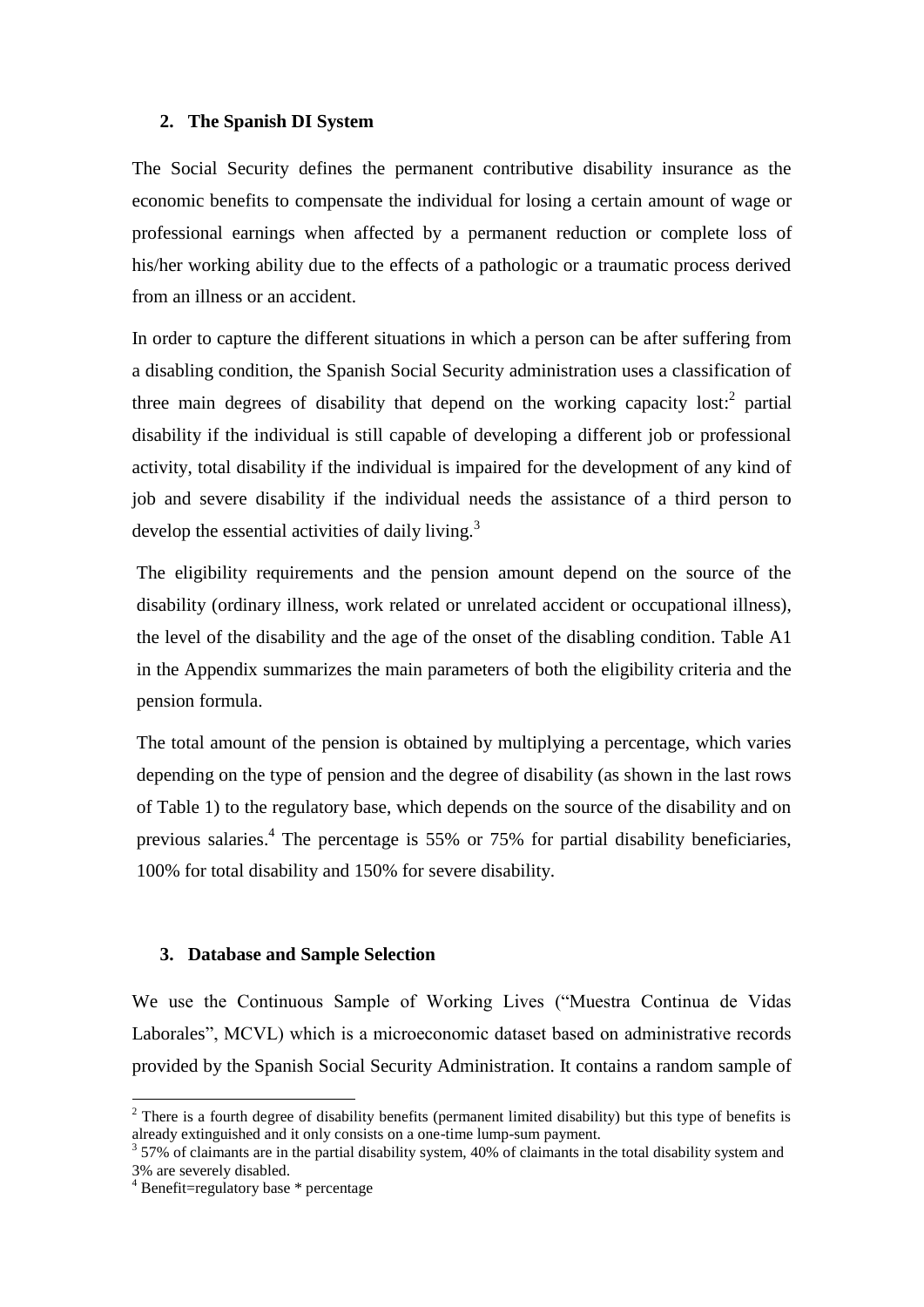4% of all the individuals who, at some point during 2010, had contributed to the social security system (either by working or being on an unemployment scheme) or had received a contributory benefit.<sup>5</sup> The random sample selected contains over one million people.

There is information available on the entire employment and pension history of the workers, including the exact duration of employment, unemployment and disability benefit spells, and for each spell, several variables that describe the characteristics of the job or the unemployment/disability benefits spell. There is also some information on personal characteristics such as age, gender, nationality and level of education.

In our sample we select everybody that enters the DI system either with a partial or total disability between 1996 and 2010 and we follow them from 8 years before entering the system until the year in which they are officially accepted into DI.<sup>6</sup> We also restrict the sample to include only individuals between the ages of 35 and 65 at the time of entering the DI system. We have chosen age 35 because we need to observe the labor market history of these workers 8 years before entering DI. We have chosen age 65 because individuals in the disability system are automatically transferred to the old-age system when they turn age 65. We select workers both in the partial and total disability system as we are interested in the employment and earnings losses that these workers suffer before entering the system (even if total disability individuals cannot work once they are in DI).

In order to identify the employment and earnings losses that disabled workers experience before being accepted into the DI System, we distinguish between individuals that become disabled due to a working accident from individuals that become disabled due to an ordinary illness. The selected sample contains 33,202 individuals (252,496 person-year observations in total), 2,337 of them become disabled due to a working accident while 30,865 are disabled due to an ordinary illness.

1

<sup>&</sup>lt;sup>5</sup> This means that the only individuals that are missing from this database are those who were inactive in 2010 and did not receive any kind of contributory benefit (such as disability, orphan, widow, etc.). Furthermore, the sample is representative for 2010 but, as exit from the disability system is extremely low (0.01%), we are confident that the sample is also representative for the other years included in the analysis.

<sup>&</sup>lt;sup>6</sup> Before being accepted into the permanent DI system, the individual needs to spend some time in the temporary disability system while he/she receives the prescribed treatment. There is a maximum period of 18 months that each individual can spend in temporary DI. Therefore, we exclude the 18 months prior to the observed entry into permanent DI to make sure that we are capturing the labour market situation of the individual before going through any of the two DI systems.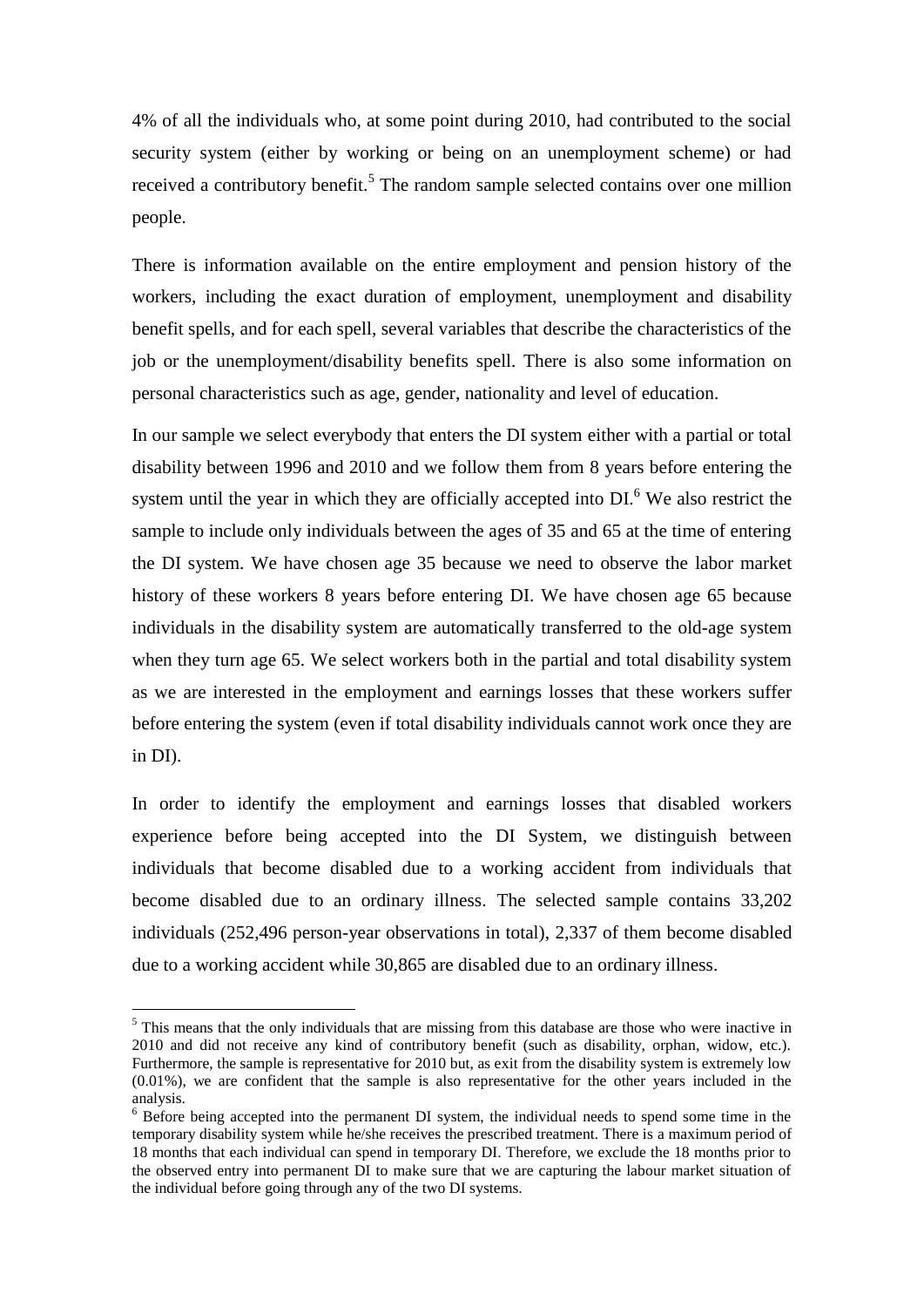With respect to the labor market trajectory of these workers during the eight years preceding the entrance into the DI system, we have considered an individual as employed if he/she is observed as working on the 15th of each month.

#### **4. Hypothesis and Descriptive Statistics**

As explained above, our interest lies in the estimation of the employment and earnings losses for disabled individuals before they are officially acknowledge as such. In order to do that, we will distinguish between individuals that access the DI system due to an ordinary illness from those that access the DI system due to a working accident. We will examine the differences in the employment and wage growth pattern of these two groups of workers eight years before entering the DI system. The idea behind this comparison, as showed in Figure 1, is that individuals suffering from a working accident experience a sudden health shock which gives them access to the DI system while individuals suffering from an ordinary illness experience a progressive deterioration of their health status. Thus, individuals with an ordinary illness need to spend some time before reaching the necessary health threshold to get access to the DI system. As wages grow over time, by comparing the wage growth path of individuals who suffer from a working accident to individuals that suffer from an ordinary illness we will be able to identify how much wages failed to increase in the group of workers with an ordinary illness due to the progressivity of the disabling condition that deteriorates their productivity levels and, therefore, their employment prospects and their wages.

**Figure 1. Expected differences in wage and employment growth patterns between individuals suffering from an ordinary illness and individuals suffering from a working accident.**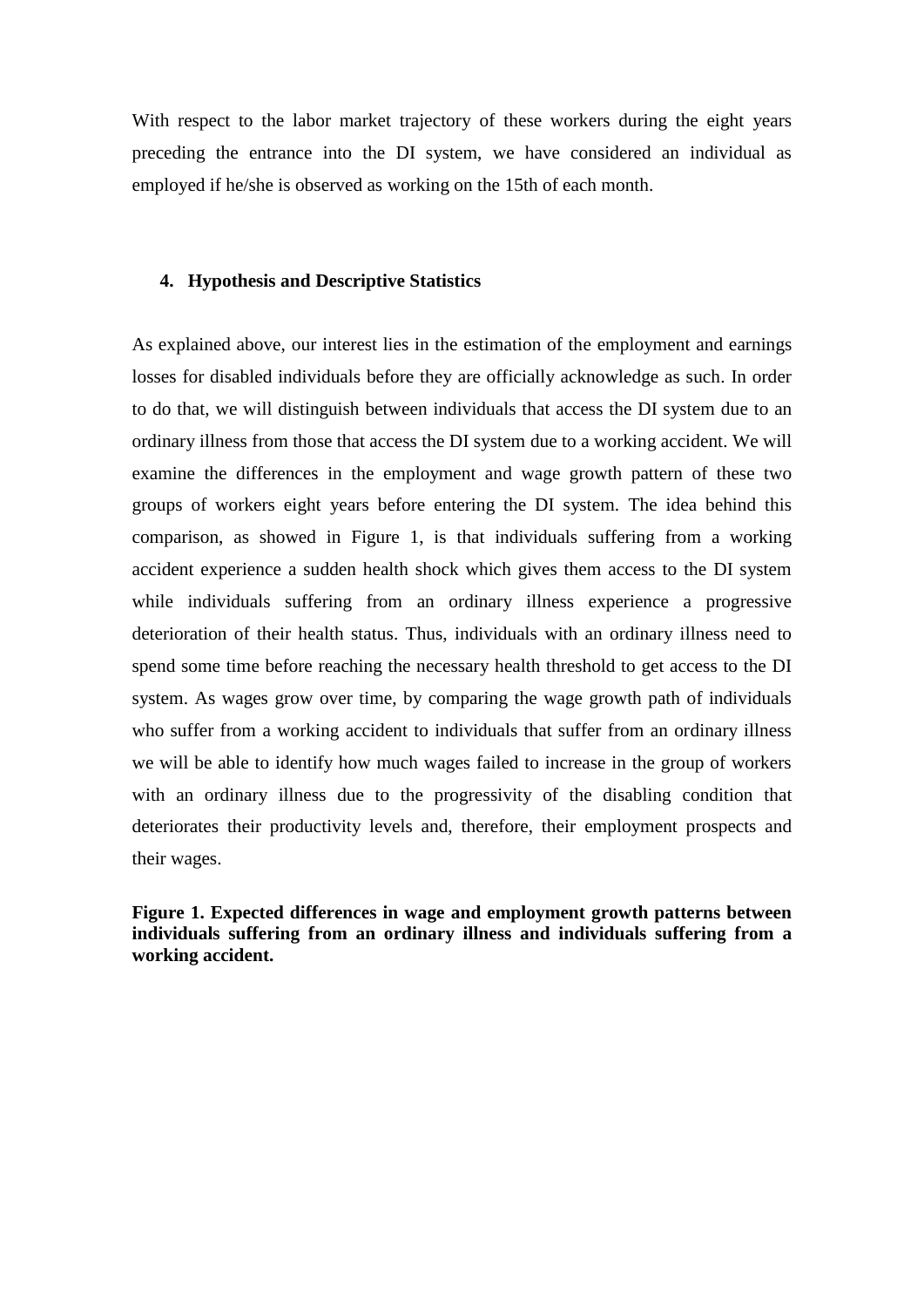

Looking at Figure 2 and Figure 3 we can already get a first impression of the hypothesis developed above. As we can observe in Figure 2, even though individuals who will suffer from a working accident have a lower monthly wage eight years before being accepted into DI, the rate of wage growth is higher for this group of workers. In fact, Figure 2 shows that, (around) three years before being accepted into the DI system, the group of individuals suffering from a working accident already enjoys a considerably higher wage than the group of workers with an ordinary illness.



**Figure 2. Monthly real wages before entering the DI system.**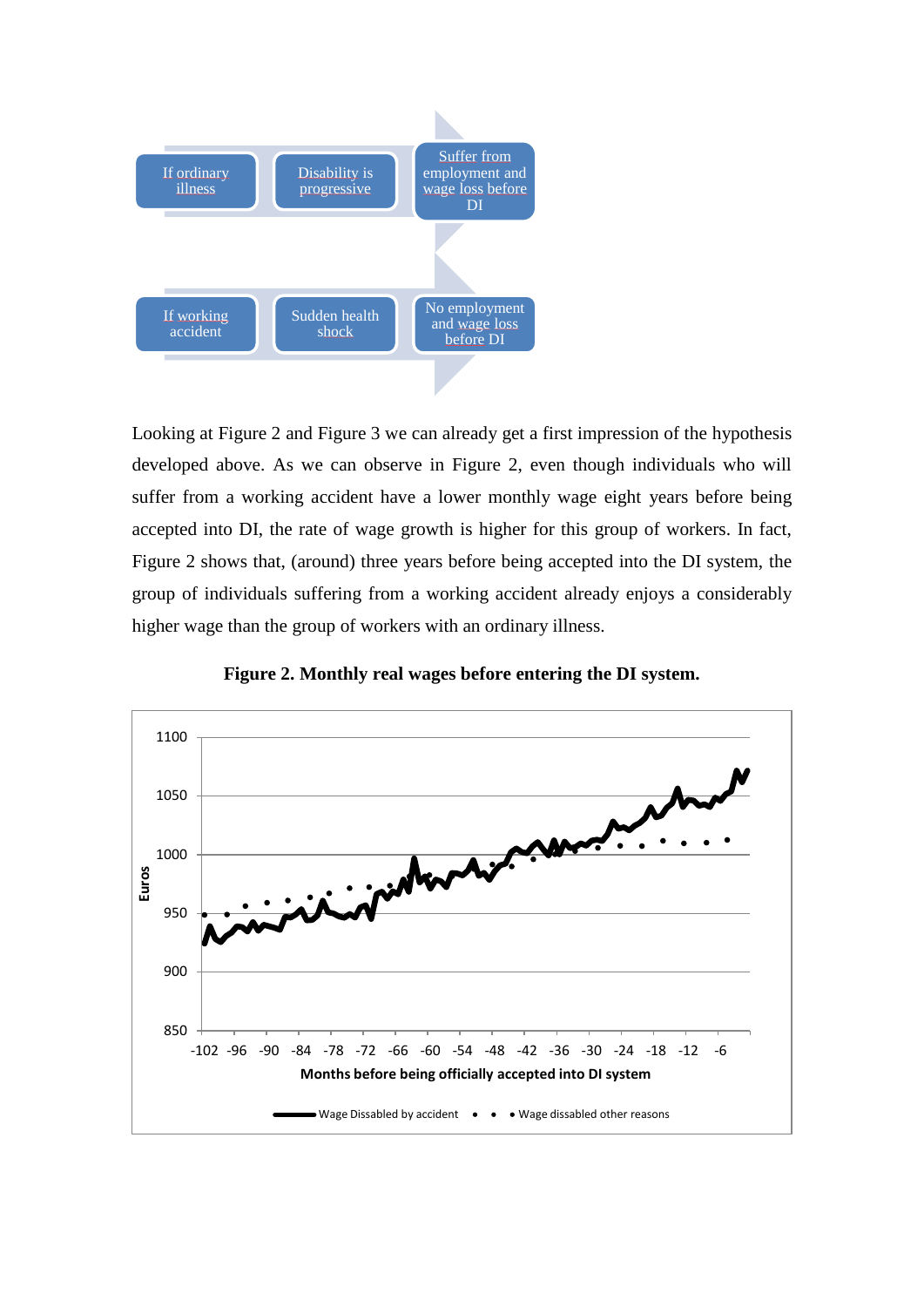Similarly, Figure 3 plots the evolution of employment probabilities from eight years before entrance into DI. In general terms, employment probabilities are higher for individuals who become disabled by an accident. Eight years before DI, employment trends show a parallel evolution between the two groups. However, when we get closer to the date of entry into the system, employment probabilities for individuals who will become disabled by an accident increase at a stable rate while employment probabilities for those who will become disabled for other reasons remain constant.



**Figure 3. Monthly employment probabilities before entering the DI system.**

Of course, this graphical evidence does not allow us to automatically attribute these differences in the wage growth path and employment probabilities to the fact that the disabled due to an ordinary illness are already disabled (and thus, incurring in an earnings and employment loss) before entering the DI system whereas individuals that become disabled due to an accident are not disabled before DI (and thus, do not incur in an earnings or employment loss). Alternatively, there is another potential explanation of this evolution as the differences in employment probability and wage growth rates can be due to the fact that the source of the disability is also capturing two different types of individuals with different employment and wage patterns. For example, the observed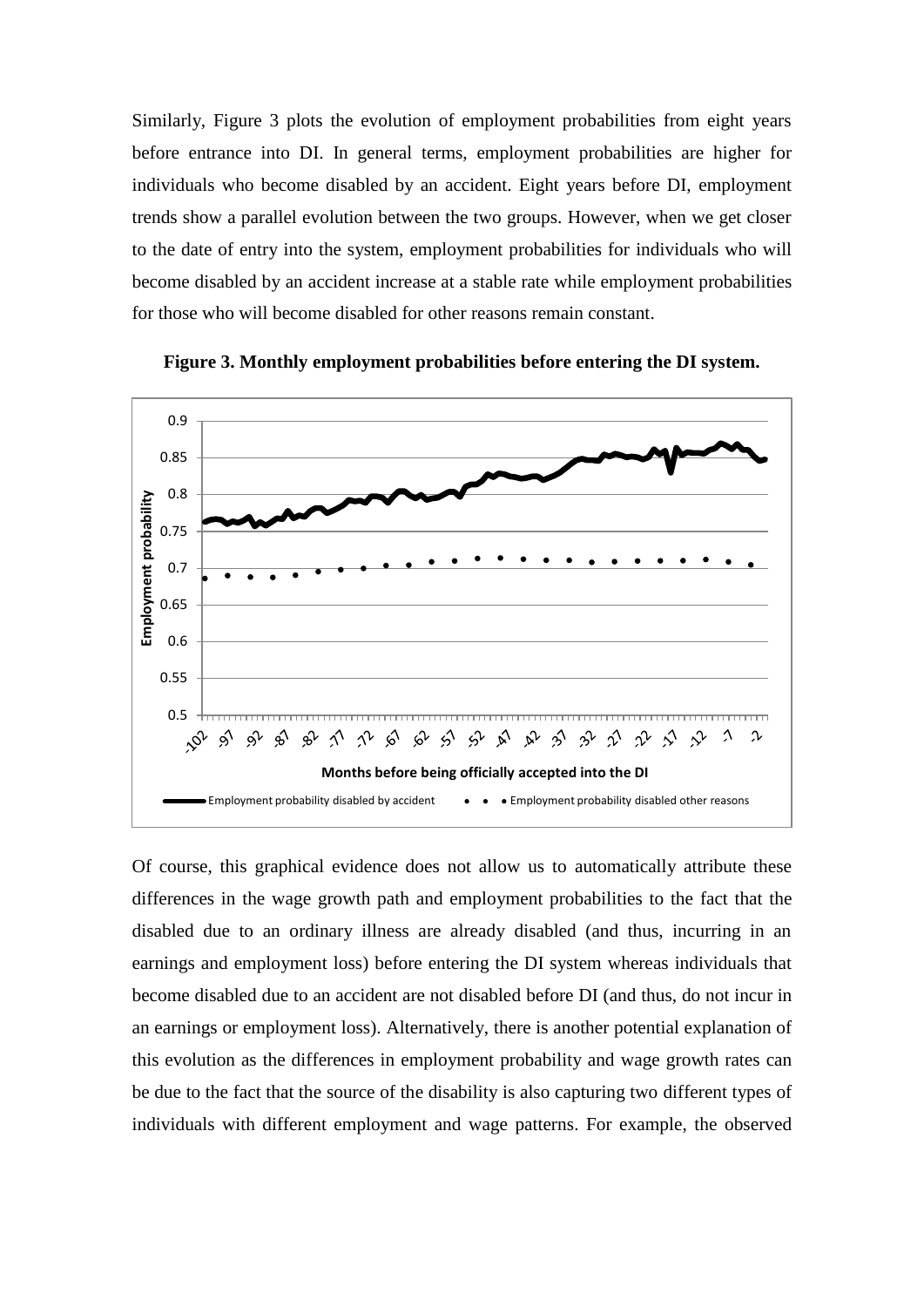differences could be caused by differences in education levels, age of the workers or sectors of the economy where they are employed.

As far as these differences between individuals in the two groups are observable, we can control for these other potential sources of wage growth variation so that we are able to isolate the variation that is due to the fact of suffering from a disabling condition before being able to enter the DI system.

In that sense, to get a first impression of the similarity of workers in these two groups, Table 1 presents descriptive statistics of the two dependent variables (wages and employment probability) and our explanatory variables according to the source of the disabling condition.

| <b>Characteristics</b>                                         | <b>Disabled by</b> | <b>Disabled</b> | t-test equal |
|----------------------------------------------------------------|--------------------|-----------------|--------------|
|                                                                | accident           | other reasons   | mean         |
| Wage (in Euros)                                                | 946.58             | 922.58          | $-5.11***$   |
| <b>Employment probability</b>                                  | 84.30              | 73.60           | $-3.60***$   |
| Age disability (mean)                                          | 48.97              | 51.86           | 17.29***     |
| Sex $(\% )$                                                    |                    |                 |              |
| Men                                                            | 86.99              | 67.23           | $-19.97***$  |
| Nationality (%)                                                |                    |                 |              |
| Spanish workers                                                | 97.00              | 98.89           | 7.93***      |
| Education (%)                                                  |                    |                 |              |
| Primary                                                        | 47.41              | 47.44           | $-0.65$      |
| Secondary                                                      | 38.28              | 34.99           | $-3.71***$   |
| Tertiary                                                       | 12.92              | 15.55           | 3.07***      |
| Post-graduate                                                  | 1.39               | 2.02            | 1.99**       |
| Professional Category (%)                                      |                    |                 |              |
| <b>Unskilled laborers</b>                                      | 78.98              | 66.00           | $-14.63***$  |
| Other semi-skilled workers,<br>skilled and semi-skilled clerks | 15.24              | 24.84           | 5.39***      |
| Engineers and graduates, chief<br>and departmental heads       | 5.78               | 9.16            | 2.89***      |
| Sector of Activity (%)                                         |                    |                 |              |
| Agriculture                                                    | 7.79               | 9.43            | 0.78         |
| Industry                                                       | 54.41              | 36.07           | $-16.19***$  |
| Construction                                                   | 16.23              | 18.36           | $-2.73**$    |
| Trade, Transport and Hotels                                    | 5.35               | 7.61            | 1.96         |
| <b>Public Administration</b>                                   | 15.48              | 25.94           | 3.29***      |
| Finance                                                        | 0.75               | 2.55            | 1.33         |
| Type of Contract (%)                                           |                    |                 |              |
| Part-time                                                      | 4.53               | 8.5             | 4.91         |

**Table 1. Descriptive statistics of the variables included in the model.**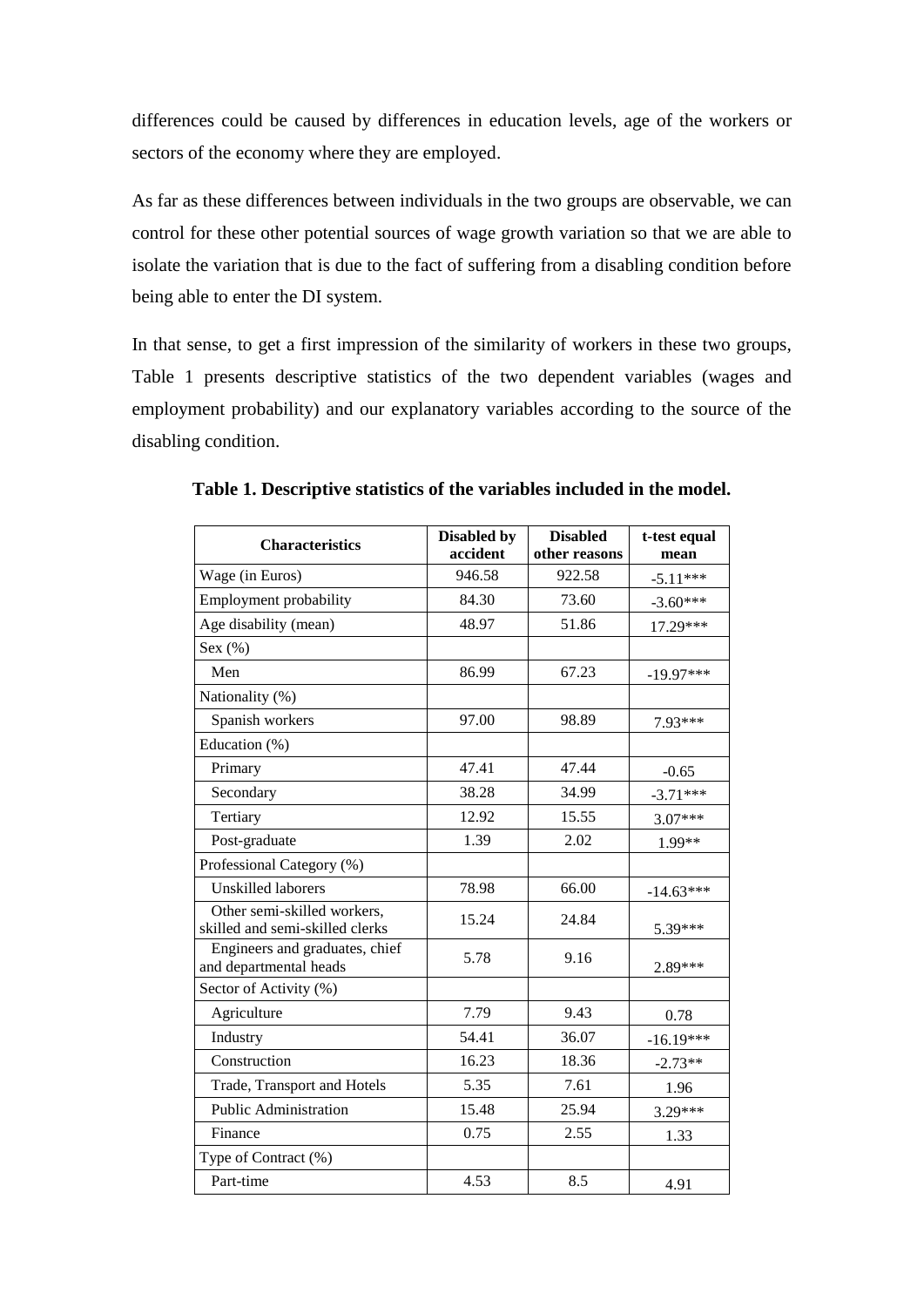| Number of individuals | า ววา<br>ا د د ک | 30,865 |  |
|-----------------------|------------------|--------|--|

As we can see in Table 1, the composition of individuals in the two groups is somewhat different in several of the variables analyzed. Therefore, we will apply a matching technique to make sure that we are comparing pairs of individuals that are as similar as possible.

#### **5. Empirical Model**

We apply three methods in order to distinguish the difference in the wage path and employment probability between individuals that become disabled due to a working accident and those that become disabled due to an ordinary illness.

First of all, we follow a similar approach than Charles (2003) to identify the wage path before the individual enters the DI system and we estimate the following regression:

#### $W_{it} = \alpha_i + \beta X_{it} + \tau D A_{it} d_{it} + \vartheta D N A_{it} d_{it} + \varepsilon_{it}$

where:  $W_{it}$  represents the log of averaged monthly earnings of person i in year t,  $X_{it}$  are the control variables: education, professional category, age at  $t = -8$ , sector of activity, gender, nationality and part-time contract. The variables of interest are the two binary variables:  $DA_{it}$  and  $DNA_{it}$ . In particular,  $DA_{it}$  takes value 1 if the individual enters the DI system due to accident and  $DNA_{it}$  takes value 1 if the individual enters the DI system due to an ordinary illness. Both variables are multiplied by  $d_{it}$ , that measures the distance before the date of entrance in the DI system and ranges from -8…to 0.

With this regression we can compare the path of earnings and employment for these two groups of workers.

Although we include a set of control variables in the regression, we could still argue that working accidents are concentrated in some type of activities or some type of workers (some evidence of these differences has been shown in the descriptive statistics in Table 1). Therefore, we employ a second method which tries to take this differences into account; Propensity Score Matching (PSM). With this method we want to estimate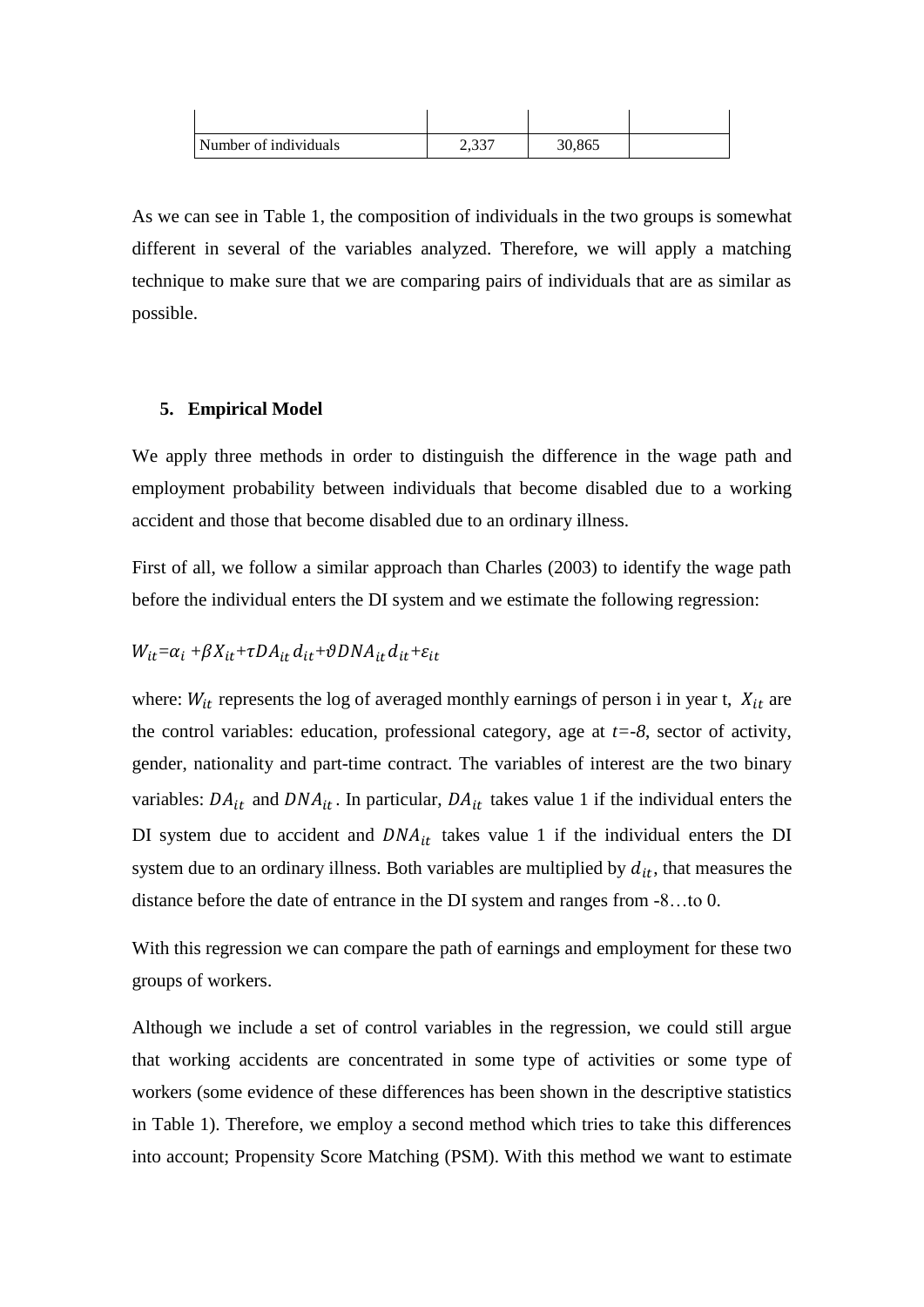how much employment probabilities and wages change, on average, for those individuals who will become disabled due to an accident, compared to the hypothetical state of becoming disabled due to other reasons. One of the main problems in measuring this change is that the individual actually experiences only one type of disability. Therefore, we make use of matching methods to allow for the counterfactual approach, associated with treatment effects techniques for policy evaluation.

Formally, let  $D = 1$ , 0 indicate if the individual is actually treated or not. In our case, if the individual becomes disabled by an accident or not. Let  $X$  be the set of observed characteristics and  $W_{1i}$  and  $W_{0i}$  be the potential variable of interest if the individual is treated or non-treated, respectively. The notion of "potential" is used to emphasize that only one of  $W_{1i}$  or  $W_{0i}$  is observed for every individual in the sample.

In this context we want to measure the Average Treatment Effect on the Treated (ATET) that is given by the following expression:

$$
ATET = \vartheta = E[W_{1i} - W_{0i} | D_i = 1] = E[W_{1i} | X, D_i = 1] - E[W_{0i} | X, D_i = 1]
$$

Clearly  $\vartheta$  is not identified by the data, since we observe each individual in one of the possible states in each moment in time. Therefore, we do not observe the counterfactual. If we assume that the probability of becoming disabled by an accident is random, we could solve this problem by using the control group, those who become disabled by an ordinary illness, as a counterfactual. However, as outlined above, it is likely that those types of accidents occur in certain professions or economic sectors more than in others.

Therefore, our empirical strategy relies on the fact that we have sufficient information on the characteristics of the individual and the type of job that he/she has before entering the DI system. In this context, we use the PSM to create subgroups where the treated and control individuals do not differ eight before being accepted in DI and then we use different matching techniques to compare the individual in the treated group that is most similar to an individual in the control group.<sup>7</sup>

In particular, our conditional independence assumption is:

<u>.</u>

$$
(W_{1i}, W_{0i}) \perp D|X
$$

<sup>7</sup> See Heckman and Horz (1989), Heckman, Ichimura and Todd (1997) and Blundell and Costa Dias (2002) are some of the articles that explain how to evaluate certain treatments using matching procedures.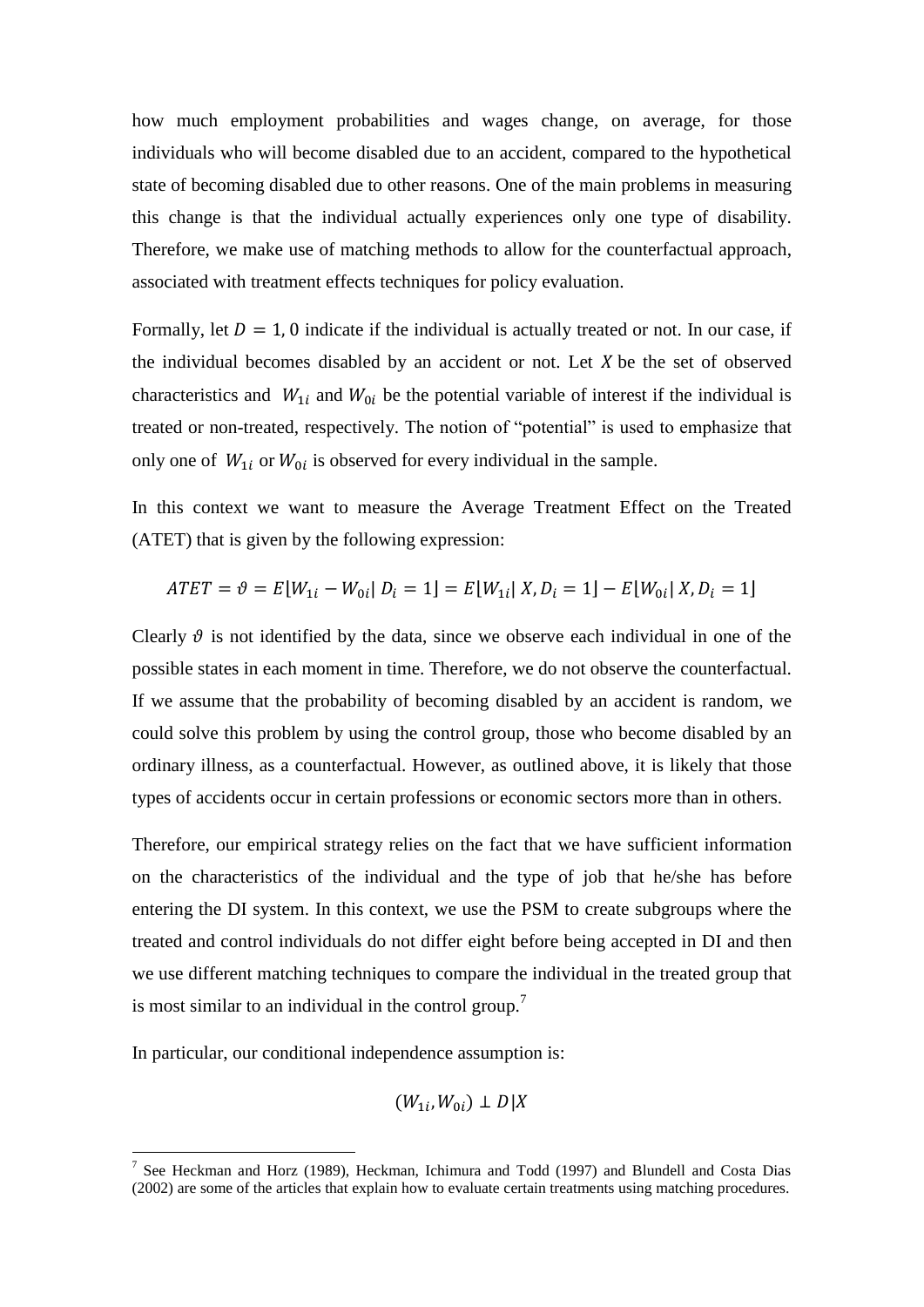This strong assumption is known as selection on observables and was introduced by Rubin (1973, 1974) and Rosenbaum and Rubin (1983, 1984).

The idea is that using this method, the ATET is identified under the assumption that observable controls and the pre-treatment outcomes include all factors that determine both the probability that an individual becomes disabled by accident or by other reasons, as well as his potential employment probability and wage in the absence of this type of disability.

Therefore, in an attempt to relax this strong hypothesis, the third method that we use to estimate the effect of interest is a combination of Difference-in-Differences (DID) with PSM. More specifically, we estimate a DID model using weights obtained from the PSM (see García-Gómez et al. (2013) for a detailed explanation of the approach). The main idea of this new technique is to use PSM to obtain a comparable set of treated and control individuals and estimate a DID model to control for fixed unobservable characteristics. Essentially, by running this weighted DID regression we weaken the identifying assumption of the matching estimator (conditional independence assumption). Therefore, this technique only requires that, conditional on observables, in the absence of the shock the evolution (not levels) of employment probabilities and wages before and after the shock would have been the same for the treated and their matched controls (Heckman et al. (1997); Blundell and Costa-Dias (2002)).

Following the rational of this technique, our treated group is formed by individuals who are officially non-disabled in  $t=-8$ ,  $t=-7$ ,  $t=-6$ , ...,  $t=-1$ , and become officially disabled (that is, enter the DI system) by an exogenous disability shock (accident) in  $t=0$ .

As a control or comparison group we want similar individuals in  $t = -8$ , the moment in which we construct the propensity score. Those individuals continue being nonofficially disabled in  $t=-7$ ,  $t=-6$ , ...,  $t=-1$ , when they are accepted into the DI system due to an ordinary illness.

We match individuals in the treated and control groups with the propensity score in *t=- 8*, where both individuals were officially non-disabled. We use: age at *t=-8*, education, professional category, sector of activity, gender, part-time contract, nationality, region and wages in *t=-8* as explanatory variables*.*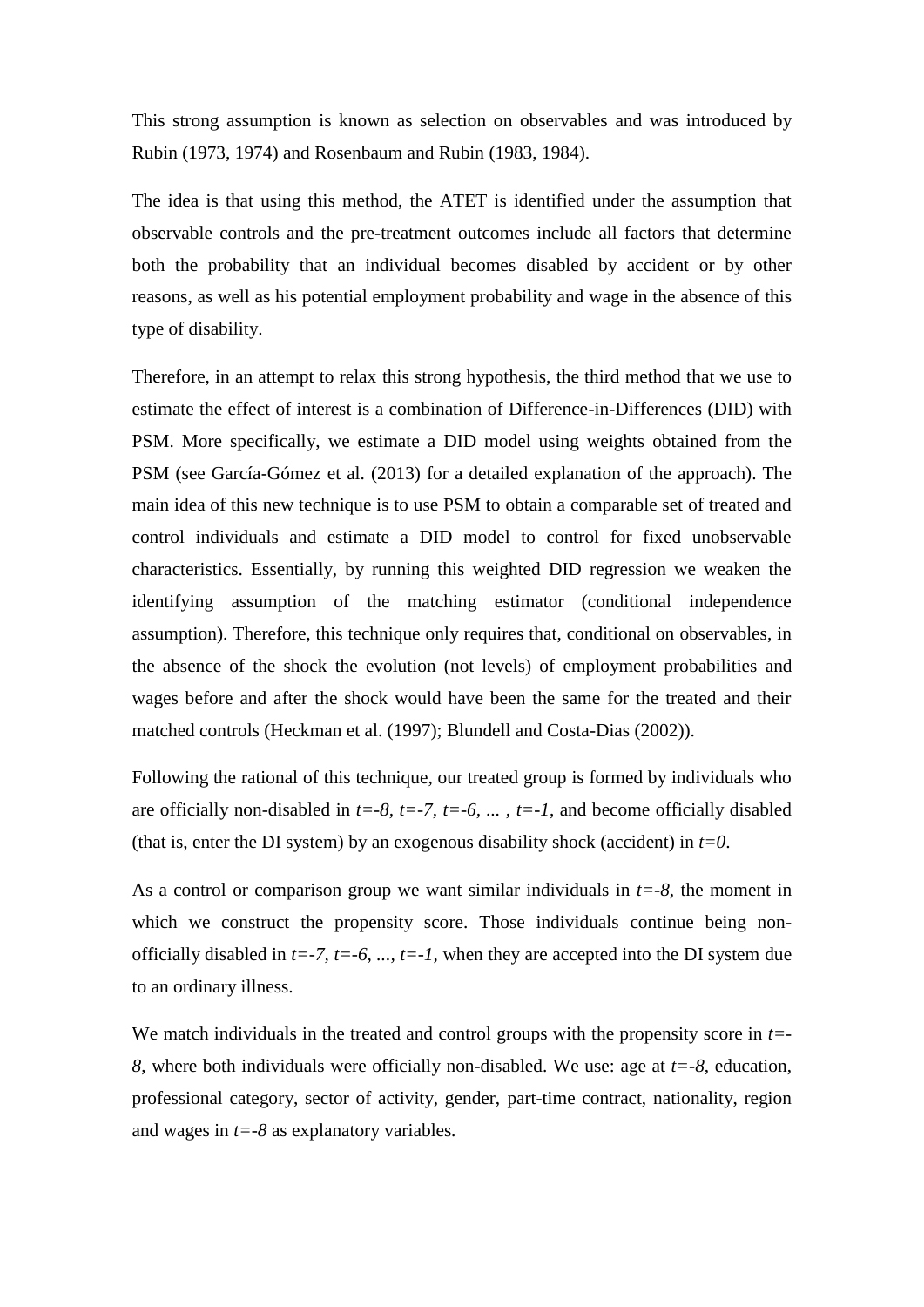#### **6. Results**

1

#### *6.1 Effect on wages*

In this section we try to quantify the effects of being non-officially disabled on wages. In order to do that we compare the wage pattern of individuals that enter into the DI system due to an accident with that of individuals that enter into the DI system due to an ordinary illness during the eight years prior to being accepted into the DI system.

Table 2 shows the results of the estimation of equation (1) for wages, i.e the wage path for both types of disability during the 8 years before entering the DI system. Here we only present the coefficient of the interaction between the two main dummies (the type of disability they have at  $t=0$ ) and the distance to the event (getting access into the DI system). The results of the full regression are presented in table A2 in the Appendix. The reference year is -8 (8 years before the individual enters the DI system).<sup>8</sup>

| Years since DI | Disabled by accident | Disabled other reasons |
|----------------|----------------------|------------------------|
| $-7$           | 0.020                | ***<br>0.017           |
|                | (0.013)              | (0.004)                |
| $-6$           | 0.030<br>$\ast$      | ***<br>0.037           |
|                | (0.012)              | (0.004)                |
| $-5$           | ***<br>0.055         | ***<br>0.055           |
|                | (0.012)              | (0.004)                |
| $-4$           | ***<br>0.076         | ***<br>0.072           |
|                | (0.012)              | (0.004)                |
| $-3$           | ***<br>0.119         | ***<br>0.094           |
|                | (0.012)              | (0.004)                |
| $-2$           | ***<br>0.135         | ***<br>0.112           |
|                | (0.012)              | (0.003)                |
| $-1$           | ***<br>0.172         | ***<br>0.125           |
|                | (0.011)              | (0.003)                |

**Table 2: Wage path for both disability types. 8 years before entering DI.**

Note: Dependent variable: log of monthly earnings. Standard errors in parentheses.

As we can see in Table 2, real wages for both types of disabled workers increase every year compared to the reference year. However, from 4 years before entering DI, wages of individuals that will become disabled by an accident grow faster than wages of individuals that will become disabled due to an ordinary illness. From 4 years before

<sup>&</sup>lt;sup>8</sup> We choose to show the results from 8 years before entering the DI system because, as it can be seen in Figures 2 & 3, the differences in both employment and wages between the two groups of individuals only start appearing from 6 years before getting access into DI.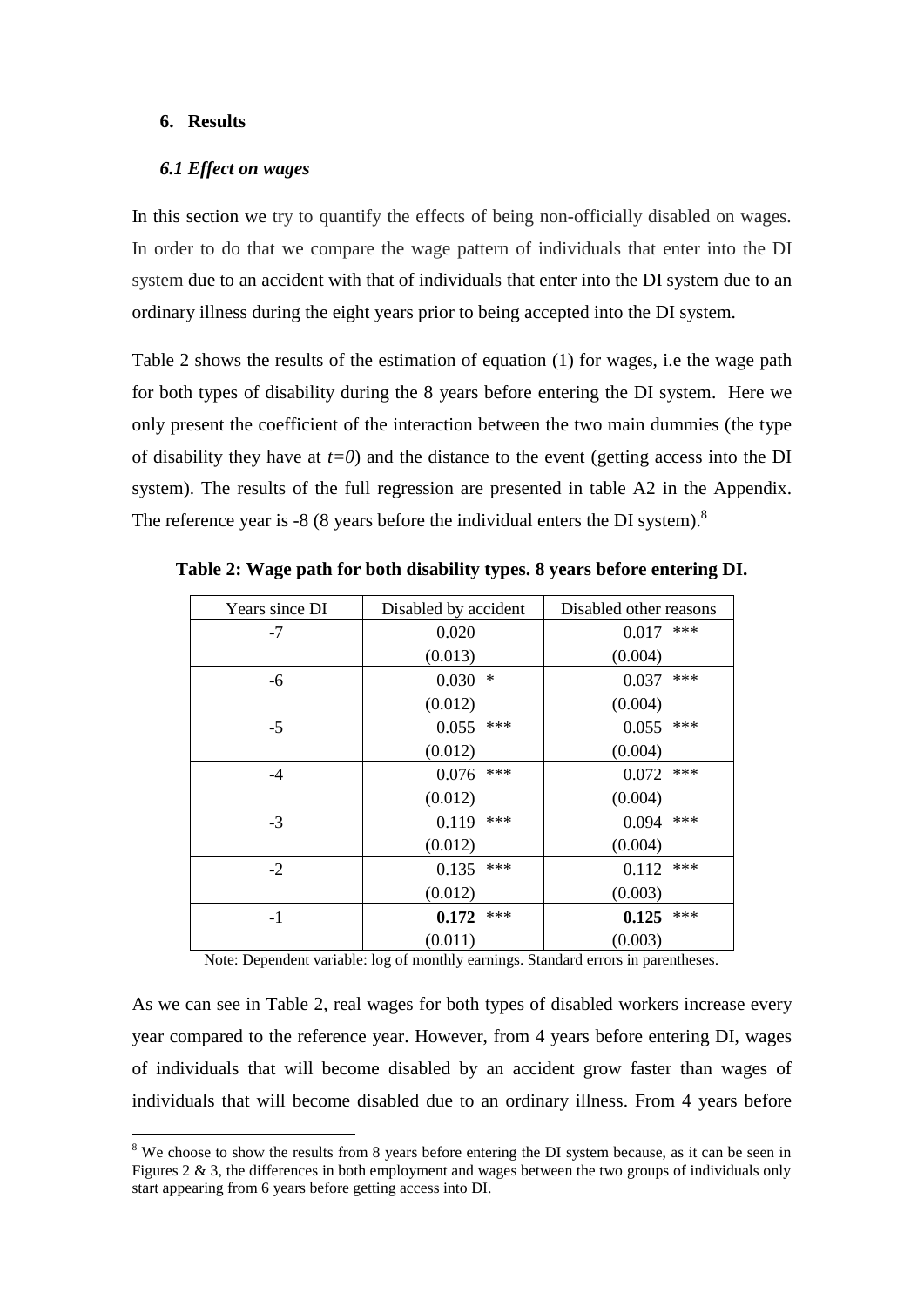entering the DI system, individuals that become disabled due to an ordinary illness show a disadvantage in terms of wages in the labor market and their position deteriorates relative to individuals that will suffer from a sudden health shock.

For example, in  $t = -1$ , i.e. one year before individuals enter the system (compared to the situation at *t=-8*) wages of workers who will become disabled by accident, controlling for characteristics, are on average 33.4 euros per month higher than wages of individuals who will become disabled for other reasons.<sup>9</sup>

In order to make sure that we are comparing individuals as similar as possible, in a second specification we estimate ATET effects following Becker and Ichino (2002), Abadie and Imbens (2002) and Abadie et al. (2004). In order to apply this method, we first estimate the propensity score (the probability of being in the treatment group) by a probit specification (as we have two possible states; individuals that will become disabled by an accident versus individuals that will become disabled by other reasons). As we have explained before, we match individuals in the treated and control groups with the propensity score in  $t = -8$ , where both individuals were officially non-disabled. As explanatory variables we use all the variables available in the administrative dataset: age of disability, education, professional category, sector of activity, gender, part-time contract, nationality, region and wages at  $t = -8$ . The specification passes the "balancing" hypothesis". This means that there are no systematic differences in observable characteristics between the treated and control groups once we condition on the propensity score. After that, we match treated and control individuals using the nearest neighbor matching approach.<sup>10</sup>

Table 3 presents the estimates of ATET on wages at  $t=-7$ ,  $t=-6$ ,  $t=-1$ . As the dependent variable we use the monthly average wage. In particular, we sum the wage

<u>.</u>

<sup>9</sup> On average wages at *t=-8* were about 878 euros per month for those individuals who will become disabled by an accident and 885 euros per month for disabled due to ordinary illness. Then, if wages of workers that become disabled by an accident increased by 17.2% in t=-1 this gives an average wage of 1029 euros per month. On the other hand, the increase in wages for the disabled by ordinary illness is 12.5% which gives an average wage of 995.6 euros in *t=-*1 Therefore, that gives us a difference of 33.4 euros.

 $10$  As there is no element (a priori) to chose one matching technique over the others we show the results of the same model but using kernel matching and stratification matching in Table A3 in the Appendix.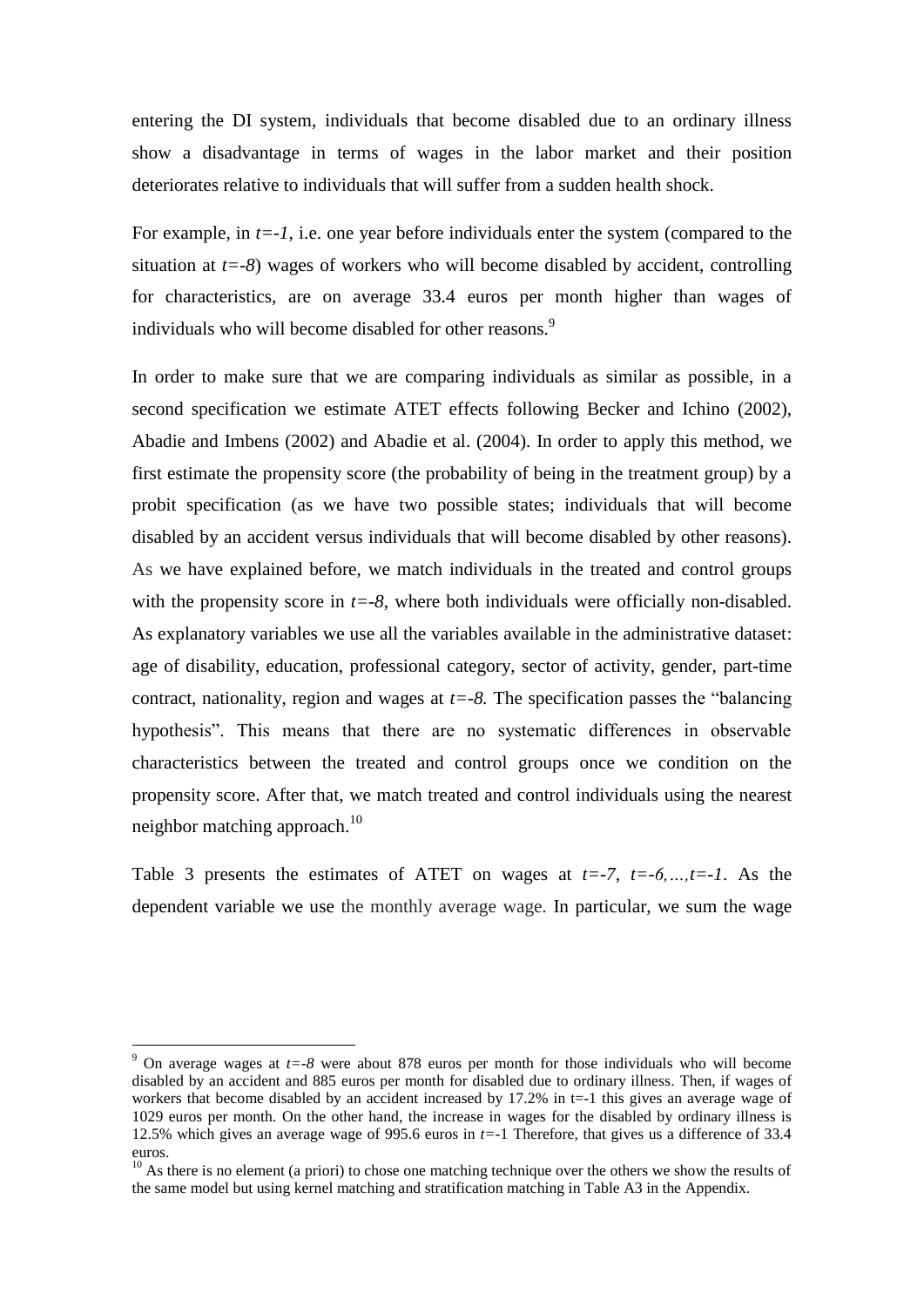received in all months worked and then we divide this wage by the total number of months worked.<sup>11</sup>

| Years since<br>DI | <b>Propensity Score</b><br>Matching | <b>Propensity Score</b><br>Matching with DID |  |
|-------------------|-------------------------------------|----------------------------------------------|--|
| $-7$              | 2.45                                | $-1.52$                                      |  |
|                   | (15.29)                             | (7.49)                                       |  |
| -6                | $-7.73$                             | $-10.44$                                     |  |
|                   | (15.69)                             | (9.55)                                       |  |
| $-5$              | $-3.19$                             | $-1.54$                                      |  |
|                   | (15.99)                             | (10.46)                                      |  |
| $-4$              | 3.22                                | 1.21                                         |  |
|                   | (16.09)                             | (11.11)                                      |  |
| $-3$              | 15.04                               | 17.22<br>∗                                   |  |
|                   | (16.26)                             | (11.52)                                      |  |
| $-2$              | 10.31<br>∗                          | ∗<br>8.28                                    |  |
|                   | (16.90)                             | (12.37)                                      |  |
| $-1$              | **<br>30.03                         | **<br>26.98                                  |  |
|                   | (17.34)                             | (12.69)                                      |  |

**Table 3: Average difference of monthly wages between disabled by accident and disabled by ordinary illness. 8 years before entering DI.**

As shown in the Table 3 three to eight years before entering the DI system differences in earnings between the two groups are very small and insignificant once we control for observable characteristics. However, once we get closer to the moment in which they become officially disabled we begin to observe an increased wage gap. More specifically, in  $t=-1$ , using the Propensity Score matching method, the gap amounts to almost 30 Euros/month on average. This result is very similar to the 33.4 Euros wage gap that we obtained in the previous section using separate regressions for both groups. In any case, even if the results of the two estimation methods are quantitatively very

<u>.</u>

Note: Money figures are expressed in 2010 euros. Bootstrapped standard errors in parentheses. Treated and control individuals are matching using the nearest neighbor matching approach.

 $11$  We do not use wages but a proxy for wages, the contributory base, over which the contributions to the Social Security administration are calculated and paid. As it often occurs with Social Security records, the difference between contributions and wages is that contributions are top- and bottom-coded, that is, they are censored. Although for the entire MCVL this is a significant problem, as Bonhomme and Hospido (2009) mention such an issue is likely not to be empirically relevant in our case as our sample does not include neither top nor bottom wages earners (bottom earners are typically concentrated in the noncontributory DI system).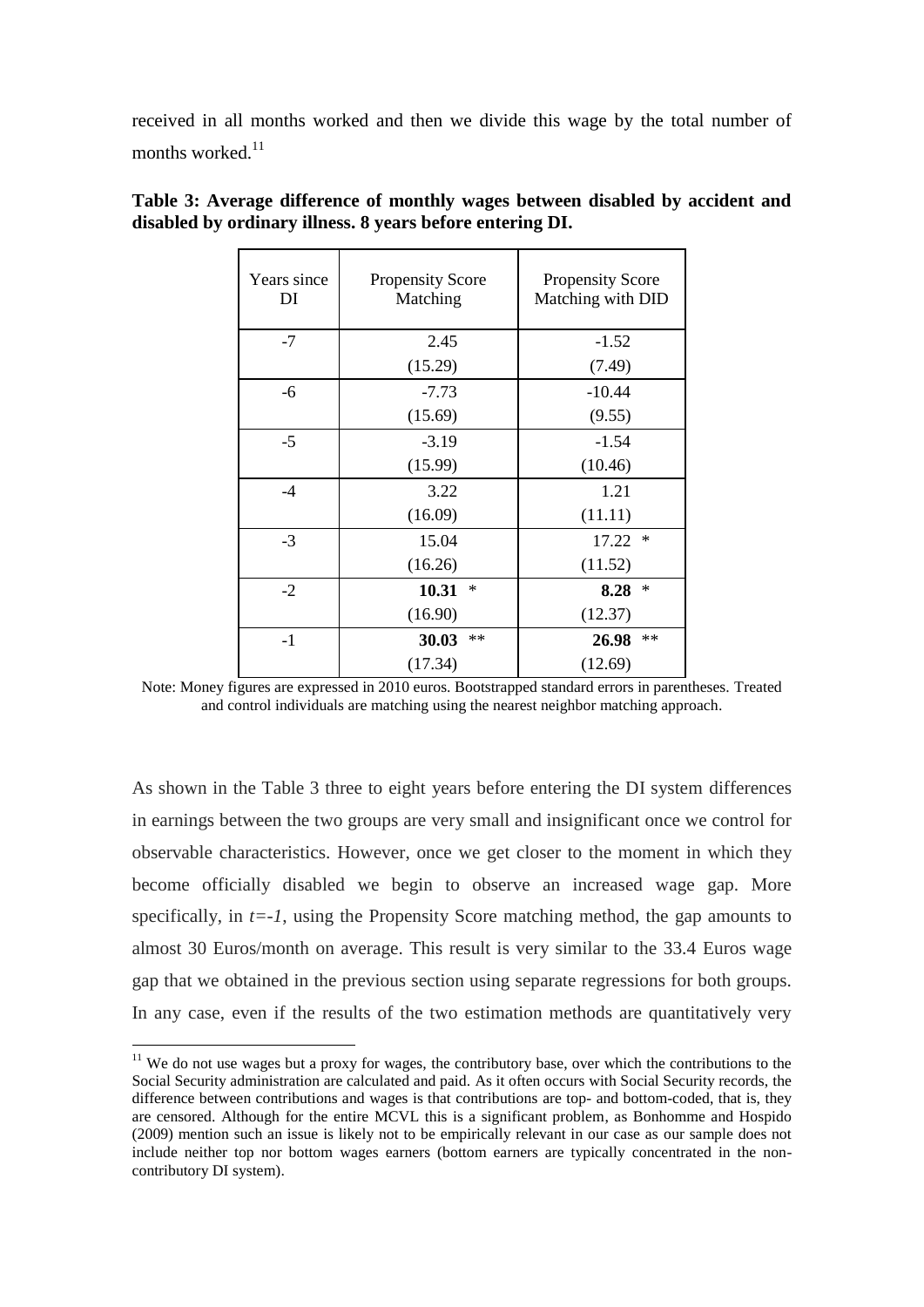similar we prefer the results of the matching model as it allows us to compare two individuals that are more similar in observed characteristics.

Finally, in the last column of Table 3 we follow García-Gómez et al. (2013) and we compare the impact of disability on wages using a combination of PSM with DID. The results obtained are slightly lower but in the same direction to those obtained when we only use PSM. As shown in this last column, differences in wages of the two groups are only significant from three years before entering DI. For  $t=-1$ , the earnings gap is almost 27 Euros/month on average. This result is very close than the one obtained using only PSM. This earnings gap represents 3% of the average wage of individuals who will become disabled due to an ordinary illness.<sup>12</sup>

However, by looking only at wages, we are missing another potentially very important effect of disability on labor market outcomes. Non-officially disabled individuals could also be penalized by losing their jobs instead of by earning lower wages way before they are officially accepted into the DI system. Therefore, in the following section we analyze the effects of disability on employment.

#### *6.2 Effects on employment probability*

<u>.</u>

Table 4 reports the results of the same ATET model than the one for wages but with employment as the dependent variable. As it can be observed in the first column of Table 4, when we estimate the effects with a PSM workers that will become disabled due to an accident experience significantly higher probabilities of employment than individuals with an ordinary illness as soon as five years before entering the DI system. The coefficient can be interpreted as the percentage point difference in the probability of working between individuals in the treatment (disabled by an accident) and control group (disabled due to ordinary illness). In the year before entering  $DI$ ,  $t=-1$ , workers who will enter the DI system due to an accident at  $t = 0$ , have a probability of working of around 8.8 percentage points greater that of workers who will enter the DI system due to an ordinary illness.

 $12$  The average wage for individuals in our sample that will enter the DI system due to an ordinary illness is 922.5 Euros/month.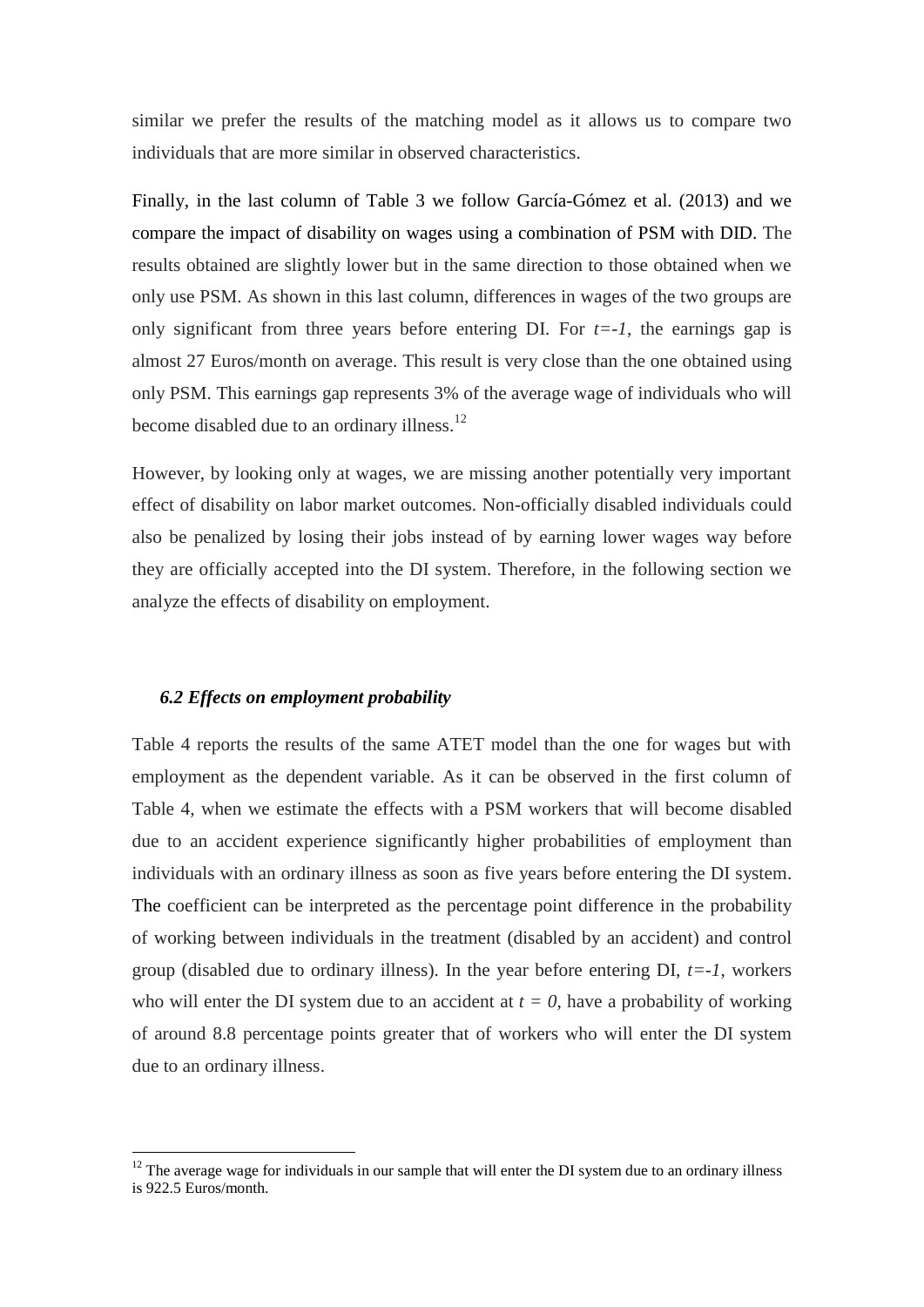| Table 4: Difference in employment probabilities between disabled by accident and |  |
|----------------------------------------------------------------------------------|--|
| disabled by ordinary illness. 8 years before entering DI.                        |  |

| Years since<br>DI | Propensity score<br>matching | Propensity score<br>matching with DID |
|-------------------|------------------------------|---------------------------------------|
| $-7$              | 0.013                        | 0.024                                 |
|                   | (0.008)                      | (0.017)                               |
| -6                | 0.012                        | **<br>0.023                           |
|                   | (0.009)                      | (0.008)                               |
| $-5$              | ***<br>0.038                 | ***<br>0.049                          |
|                   | (0.008)                      | (0.009)                               |
| $-4$              | ***<br>0.043                 | ***<br>0.054                          |
|                   | (0.008)                      | (0.010)                               |
| $-3$              | ***<br>0.060                 | ***<br>0.072                          |
|                   | (0.008)                      | (0.010)                               |
| $-2$              | ***<br>0.086                 | ***<br>0.097                          |
|                   | (0.007)                      | (0.010)                               |
| $-1$              | ***<br>0.088                 | 0.099<br>***                          |
|                   | (0.007)                      | (0.011)                               |

Note: Bootstrapped standard errors in parentheses. Treated and control individuals are matching using the nearest neighbor matching approach.

In the last column of Table 4 we report results of the estimation combining PSM and DID. Again coefficients can be interpreted as the percentage point difference in the probability of working between individuals who enter the DI system due to an accident and those who enter the system due to ordinary illness. Our results show that individuals that will experience an accident present significantly greater employment probabilities as soon as 6 years before entering DI. More specifically, one year before entering the system, individuals who will suffer from an accident have a probability of working 10 percentage points greater than those who will enter the system due to an ordinary illness. 13

#### **7. Heterogeneous effects**

<u>.</u>

The incidence of non-official disability on wages and employment may very well differ along several individual dimensions such as age, professional category or the degree of

<sup>&</sup>lt;sup>13</sup> As before, the results of the estimation using kernel matching as well as stratification matching are reported in Table A4 in the Appendix.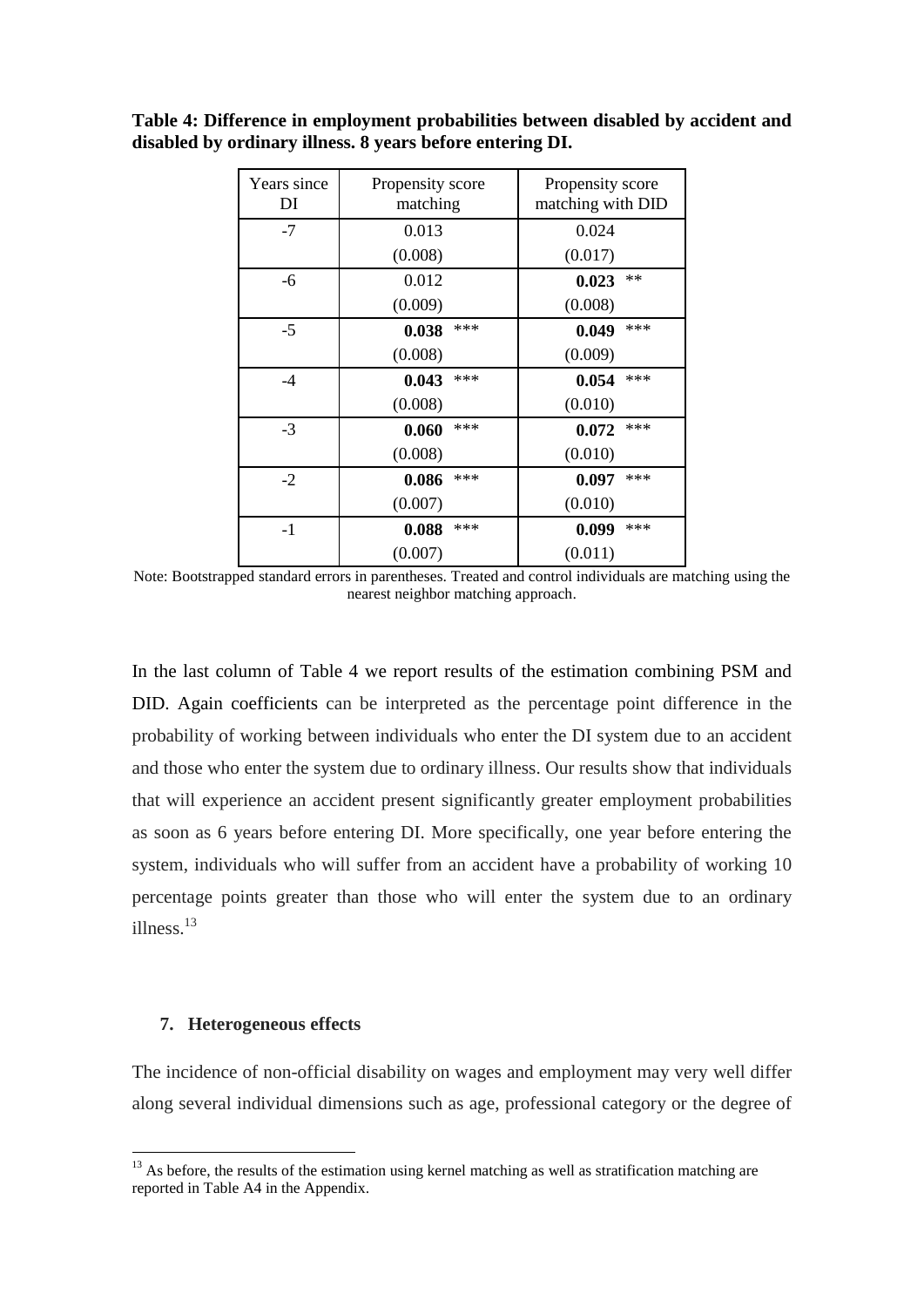disability (total or partial). In order to explore the existence of heterogeneous effects along these dimensions in this section we estimate our preferred specification, PSM with DID and the Nearest Neighbour Matching approach, for several categories of workers.

In order to analyze the heterogeneity that arises from age, we estimate our model for three different age groups at the time of entering DI: those under 45, those between 45 and 55 and those older than 55 years old. Table 5 shows the results obtained for the different age groups. We can see that the average wage gap is much greater (65 Euros/month) for younger workers and the gap also appears much earlier (as soon as six years before entering DI) for this group of workers. We do not find any significant employment gap for workers above age 55 although the employment gap for this group of individuals appears much earlier than for the rest of the population (six years before entering DI). Thus, the older group of workers seems to be more penalized for their disability in employment probabilities rather than in wages whereas the younger group of workers is more penalized with lower wages.

|                | Age                 |               |          |                |                |                     |
|----------------|---------------------|---------------|----------|----------------|----------------|---------------------|
|                |                     | Wages         |          | Employment     |                |                     |
| Years<br>since |                     |               |          |                |                |                     |
| DI             | $<$ 45              | $45 - 55$     | $>55$    | $<$ 45         | $45 - 55$      | >55                 |
| $-7$           | 12.14               | 14.63         | $-20.12$ | 0.026          | 0.021          | 0.010               |
|                | (13.92)             | (11.42)       | (14.74)  | (0.016)        | (0.012)        | (0.011)             |
| -6             | $\ast\ast$<br>43.44 | $-10.58$      | $-51.93$ | 0.004          | 0.014          | $\ast$<br>0.030     |
|                | (16.67)             | (14.74)       | (19.06)  | (0.017)        | (0.013)        | (0.014)             |
| $-5$           | $**$<br>47.56       | $-2.99$       | $-14.58$ | 0.035          | 0.032<br>∗     | $\ast\ast$<br>0.041 |
|                | (19.56)             | (15.41)       | (19.53)  | (0.018)        | (0.014)        | (0.014)             |
| $-4$           | $\ast\ast$<br>45.43 | 7.73          | 3.78     | 0.047<br>$**$  | 0.026          | $**$<br>0.047       |
|                | (20.98)             | (17.20)       | (20.39)  | (0.020)        | (0.015)        | (0.016)             |
| $-3$           | $**$<br>44.09       | 9.60          | $-9.14$  | $**$<br>0.056  | ***<br>0.047   | ***<br>0.059        |
|                | (21.02)             | (16.55)       | (21.10)  | (0.020)        | (0.015)        | (0.016)             |
| $-2$           | 40.22<br>$\ast$     | 15.23         | $-15.59$ | ***<br>0.096   | $***$<br>0.078 | ***<br>0.065        |
|                | (22.47)             | (17.88)       | (20.63)  | (0.020)        | (0.016)        | (0.017)             |
| $-1$           | ***<br>65.37        | $**$<br>38.37 | 2.45     | $***$<br>0.103 | $***$<br>0.074 | ***<br>0.074        |
|                | (23.31)             | (18.58)       | (21.74)  | (0.021)        | (0.017)        | (0.017)             |
|                |                     |               |          |                |                |                     |
| ${\bf N}$      | 7,774               | 12,304        | 13,124   | 7,774          | 12,304         | 13,124              |

**Table 5: Heterogeneous effects wages and employment by age groups.**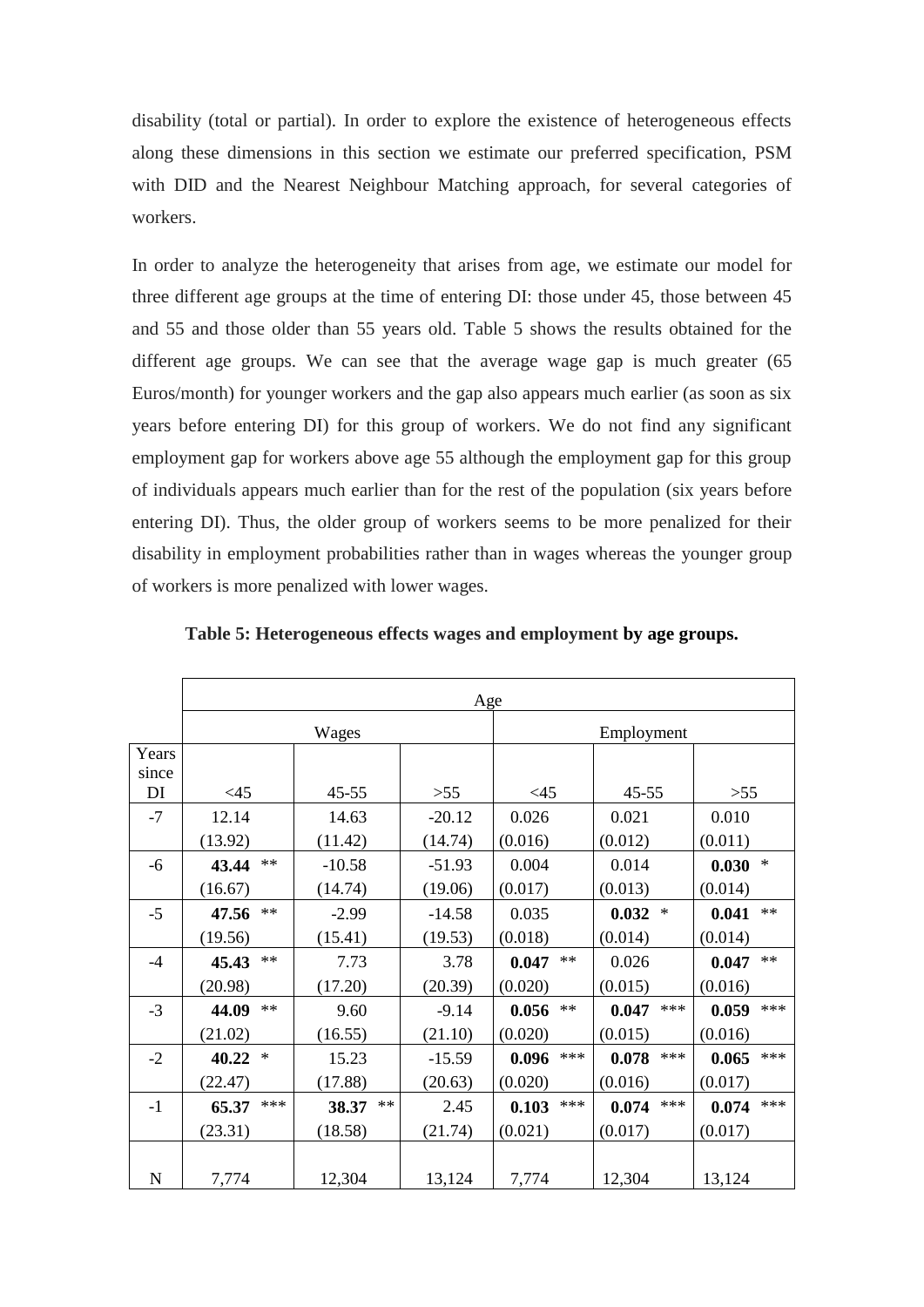Note: Money figures are expressed in 2010 euros. Bootstrapped standard errors in parentheses. N is the number of person-year observations for each subgroup.

In Table 6 we analyze the heterogeneity that comes from different professional categories and, as it can be observed, the wage gap is only significant for unskilled workers. Similarly, employment losses for individuals suffering from a progressive disability begin earlier also for the group of unskilled laborers (six years before entrance into DI). Although one year before entering the system the employment loss is stronger for skilled workers, the differences in the probability of working for skilled workers only become significant three years before DI.

|             | <b>Professional Category</b> |              |          |               |                 |                     |
|-------------|------------------------------|--------------|----------|---------------|-----------------|---------------------|
|             | Wages                        |              |          |               | Employment      |                     |
| Years       |                              |              |          |               |                 |                     |
| since       | Unskilled                    | Semi-skilled | Skilled  | Unskilled     | Semi-skilled    | Skilled             |
| DI          | laborers                     | workers      | Workers  | laborers      | workers         | Workers             |
| $-7$        | $-1.11$                      | 6.05         | 45.92    | 0.022         | 0.026           | 0.036               |
|             | (7.74)                       | (20.33)      | (59.21)  | (0.008)       | (0.020)         | (0.038)             |
| $-6$        | $-16.10$                     | $-27.84$     | 102.31   | $**$<br>0.019 | 0.040           | 0.078               |
|             | (9.75)                       | (29.89)      | (87.35)  | (0.009)       | (0.026)         | (0.052)             |
| $-5$        | $-4.41$                      | $-11.78$     | $-10.17$ | ***<br>0.044  | $\ast$<br>0.055 | 0.076               |
|             | (10.98)                      | (33.40)      | (111.37) | (0.010)       | (0.027)         | (0.056)             |
| $-4$        | 7.79                         | 32.41        | 17.17    | ***<br>0.044  | $**$<br>0.077   | 0.092               |
|             | (11.85)                      | (38.40)      | (117.11) | (0.010)       | (0.029)         | (0.059)             |
| $-3$        | 20.31                        | 53.79        | 47.13    | ***<br>0.061  | ***<br>0.115    | $**$<br>0.145       |
|             | (12.09)                      | (39.45)      | (120.55) | (0.011)       | (0.033)         | (0.059)             |
| $-2$        | $\ast$<br>19.12              | 18.30        | 83.86    | ***<br>0.087  | ***<br>0.120    | $**$<br>0.163       |
|             | (12.74)                      | (45.47)      | (125.37) | (0.011)       | (0.034)         | (0.062)             |
| $-1$        | $**$<br>31.2                 | $-3.28$      | 151.41   | ***<br>0.087  | ***<br>0.115    | $\ast\ast$<br>0.159 |
|             | (12.37)                      | (50.88)      | (137.61) | (0.011)       | (0.033)         | (0.064)             |
|             |                              |              |          |               |                 |                     |
| $\mathbf N$ | 21,027                       | 7,838        | 4,337    | 21,027        | 7,838           | 4,337               |

**Table 6: Heterogeneous effects wages and employment by professional category.**

Note: Money figures are expressed in 2010 euros. Bootstrapped standard errors in parentheses. N is the number of person-year observations for each subgroup.

 Finally, Table 7 presents the differences in employment and wage losses between individuals that will become disabled due to an accident and those that will become disabled due to an ordinary illness according to the type of disability benefits that they will receive once they enter the DI system (total or partial). The degree of disability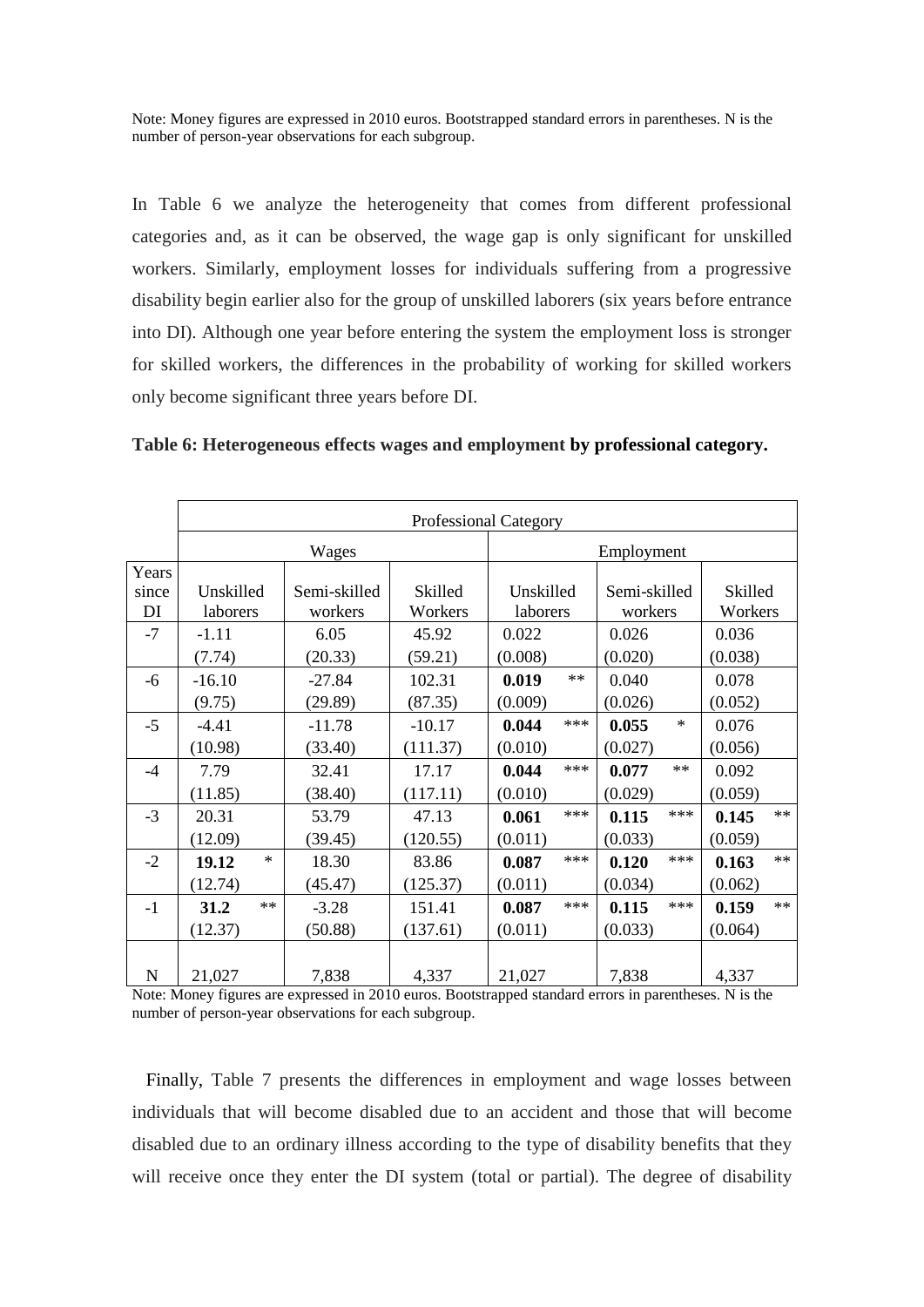benefits, which can be partial or total, is set according to the severity of the disabling condition. We can see that the wage gap is only significant for workers that will become totally disabled and the amount of this gap is greater than in the previous results (97 Euros/month, which is 10.5% of the average wage). We do not find any significant wage gap for partial disability beneficiaries. However, we do find a significant difference in employment probabilities for both types of individuals from five years before entering DI although the employment loss is stronger for those workers that will become totally disabled. These results reinforce the idea that a progressive deterioration of the health status is accompanied by a wage and employment loss for some years before entering the DI system (as compared to the wage and employment path of individuals suffering from an accident). These losses are stronger for individuals in worst health condition (total disability).

|       | Type of disability |          |                |              |  |  |
|-------|--------------------|----------|----------------|--------------|--|--|
|       | Wages              |          |                | Employment   |  |  |
| Years |                    |          |                |              |  |  |
| since |                    |          |                |              |  |  |
| DI    | Total              | Parcial  | Total          | Parcial      |  |  |
| $-7$  | $-22.25$           | $-6.63$  | 0.050          | 0.021        |  |  |
|       | (24.77)            | (7.41)   | (0.028)        | (0.008)      |  |  |
| -6    | 4.86               | $-12.10$ | 0.062          | 0.018        |  |  |
|       | (30.99)            | (9.60)   | (0.033)        | (0.009)      |  |  |
| $-5$  | 43.64              | $-4.83$  | $***$<br>0.109 | ***<br>0.044 |  |  |
|       | (40.90)            | (10.67)  | (0.033)        | (0.010)      |  |  |
| $-4$  | 39.88              | 5.06     | ***<br>0.104   | ***<br>0.041 |  |  |
|       | (43.27)            | (11.49)  | (0.034)        | (0.011)      |  |  |
| $-3$  | $\ast$<br>73.49    | 3.42     | ***<br>0.136   | ***<br>0.054 |  |  |
|       | (41.74)            | (11.79)  | (0.032)        | (0.011)      |  |  |
| $-2$  | *<br>80.63         | 4.47     | ***<br>0.117   | ***<br>0.082 |  |  |
|       | (44.09)            | (12.61)  | (0.036)        | (0.011)      |  |  |
| $-1$  | $**$<br>97.26      | 13.79    | $**$<br>0.137  | ***<br>0.086 |  |  |
|       | (38.65)            | (12.98)  | (0.035)        | (0.012)      |  |  |
|       |                    |          |                |              |  |  |
| N     | 11,867             | 21,335   | 11,867         | 21,335       |  |  |

**Table 7: Heterogeneous effects wages and employment by type of disability**

Note: Money figures are expressed in 2010 euros. Bootstrapped standard errors in parentheses. N is the number of person-year observations for each subgroup.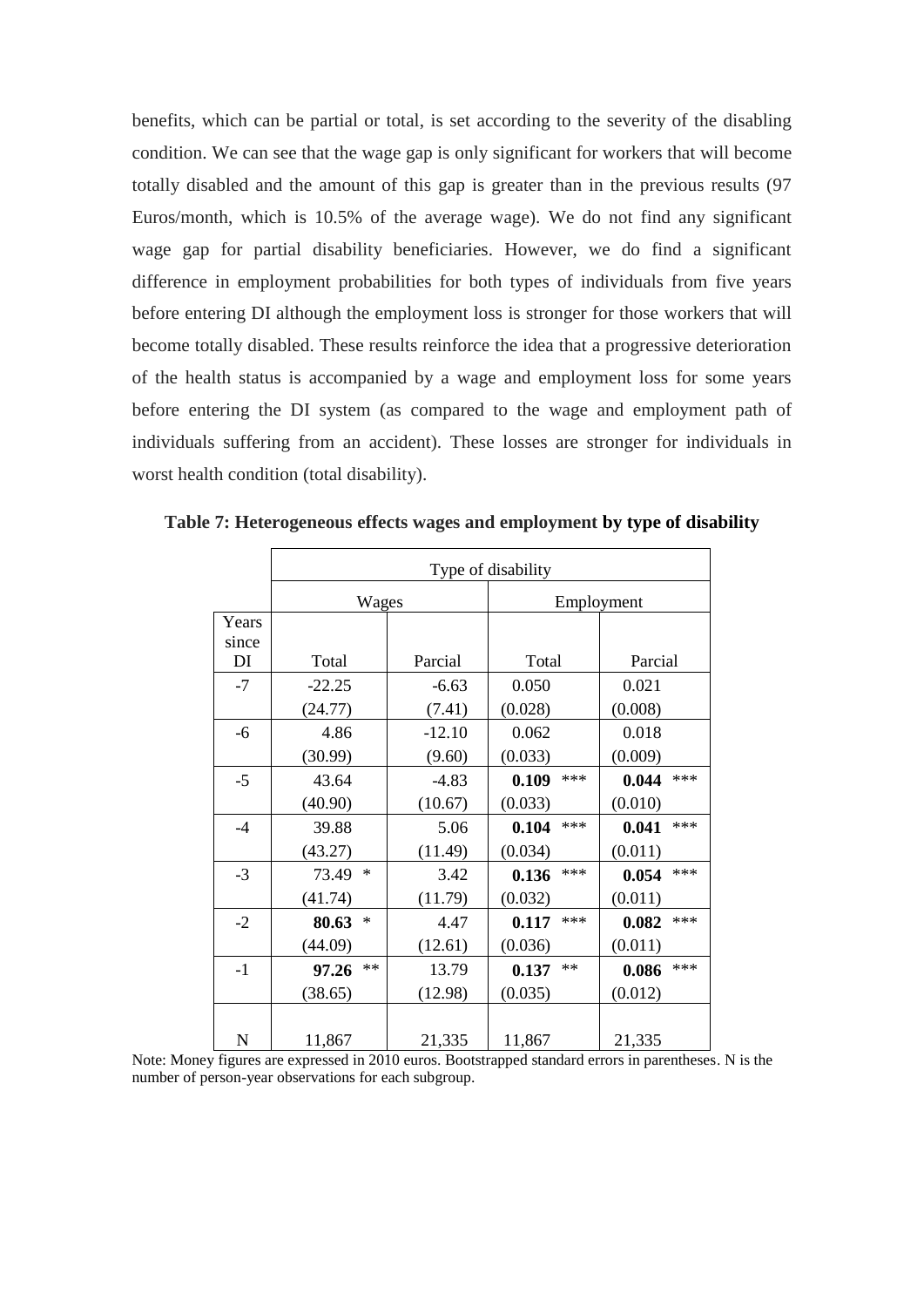#### **8. Conclusions**

In the literature it has been widely assessed that individuals suffer from both reduced wages as well as lower employment probabilities once they become disabled and enter the disability system. However, a less studied question is whether these loses are already present for disabled workers before they are actually accepted into the DI system. Therefore, in this paper we try to shed some light to this question by estimating the extent to which workers are already suffering from reduced wages before being officially recognized as disabled and, thus, before receiving the corresponding benefits. As it has been well-documented, the relationship between disability and labor market outcomes is difficult to estimate due to the existence of endogeneity problems, as assessing the moment in which the individual first suffers from a disability is not a trivial issue. In order to overcome this problem, we make use of a large microeconomic dataset from the Spanish Social Security administration and apply matching models combined with difference-in-difference to compare the annual earnings and employment growth of individuals who will enter the DI system due to a working accident to those that will enter the system due to an ordinary illness. We argue that the comparison of the labour market outcomes of these two groups of workers eight years before they are accepted in the DI system gives us an unbiased estimate of the effects of disability on wages and employment for non-official disabled individuals. The idea behind this argument is that individuals suffering from a sudden health shock, such as an accident, are not disabled before entering DI. On the other hand, as ordinary illnesses tend to appear in a more progressive manner, individuals suffering from an ordinary illness are presumably spending a number of years with the disabling condition before being legally accepted in the DI system. We use this distinction to apply a matching combined with a difference-in-difference technique to compare the wage growth and employment pattern of two individuals with similar observable characteristics eight years before entering the DI system. We argue that, after matching individuals on a number of observable characteristics eight years before entering the system and controlling for fixed unobservable characteristics with the DID, the only important difference between these two workers is that one will become disabled by an accident while the other will suffer from a progressive deterioration of his/her health condition until the moment of being accepted into the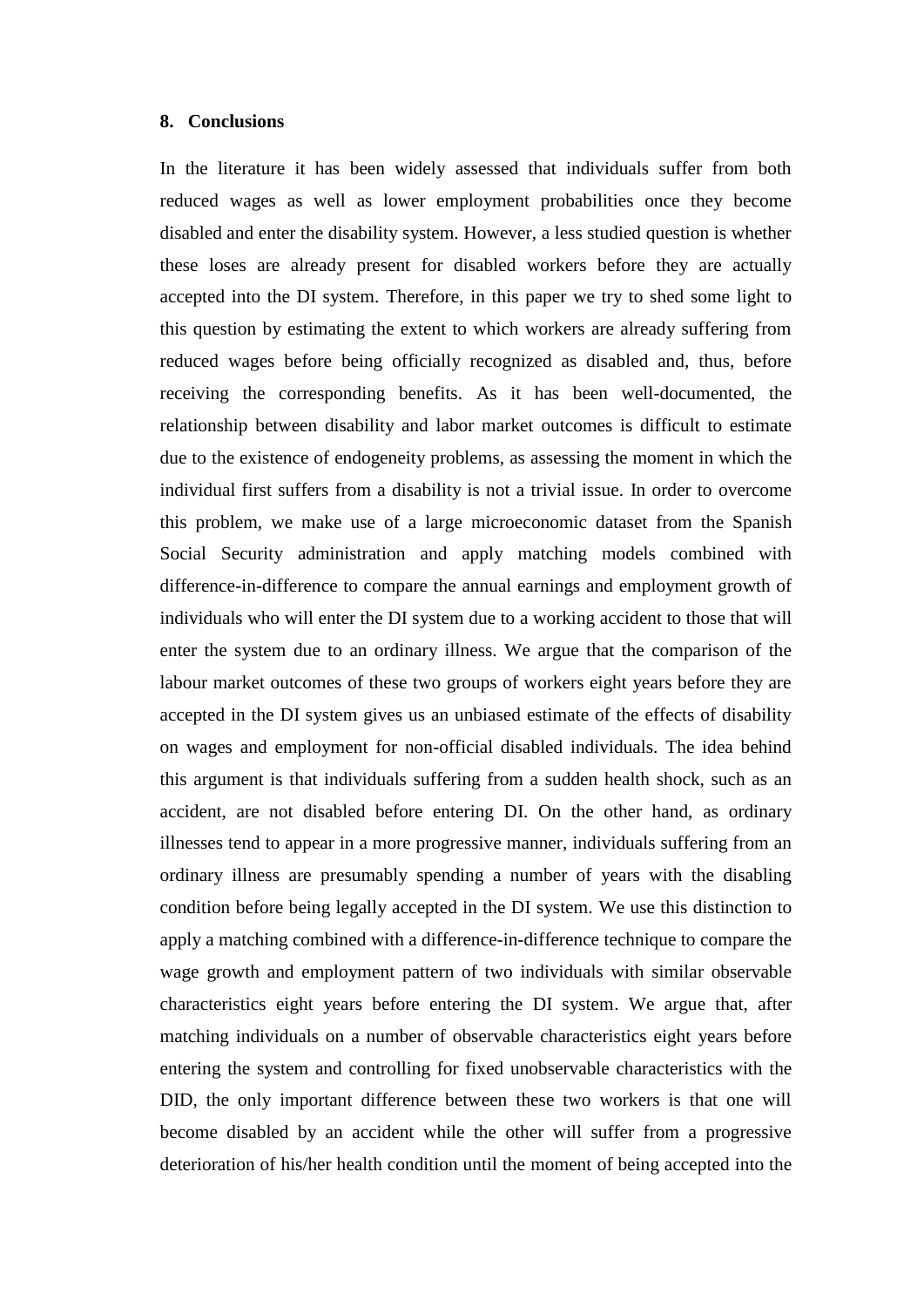DI system. Therefore, we attribute the observed differences in the wage growth and employment path of these two similar workers to the progressivity of the disabling condition for individuals with an ordinary illness.

Our results show that the wage growth patterns of both groups of workers become significantly different three years before entering the DI system. One year before entering the system, we estimate a difference of 27 Euros/month in the wages of the two groups. This quantity represents 3% of the average wage of disabled individuals in Spain. Differences in employment probabilities are quantitatively more important; our estimates suggest that employment differences between the two groups of workers become significantly different as soon as six years before entering the DI system. One year before entering DI, individuals that will become officially disabled due to an ordinary illness have a 10 percentage points lower probability of working than individuals that will enter the system due to an accident. We also report important heterogeneity effects for younger and unskilled workers as well as for individuals with a stronger health condition.

Our results are smaller than the ones found in the previous literature. We believe that part of the differences in the estimates may be due to the fact that we are able to solve the endogeneity problem found in other papers by using as comparison group individuals that suffer from a sudden health shock (an accident) which are clearly not disabled before entering the DI system. Even if different in size, our results reinforce the findings of previous papers in the literature which find an important drop both in earnings and employment before onset of the disabling condition as well as the occurrence of these differences in the last five years before becoming disabled.

The results of our paper are important for policy-makers as they suggest that taking the last years of labour market experience as a base to calculate the amount and eligibility conditions of DI benefits may not reflect the real wage and employment pattern of non-disabled individuals if they suffer from an ordinary illness that is making them incur in important earnings and employment losses long before being accepted in the DI system.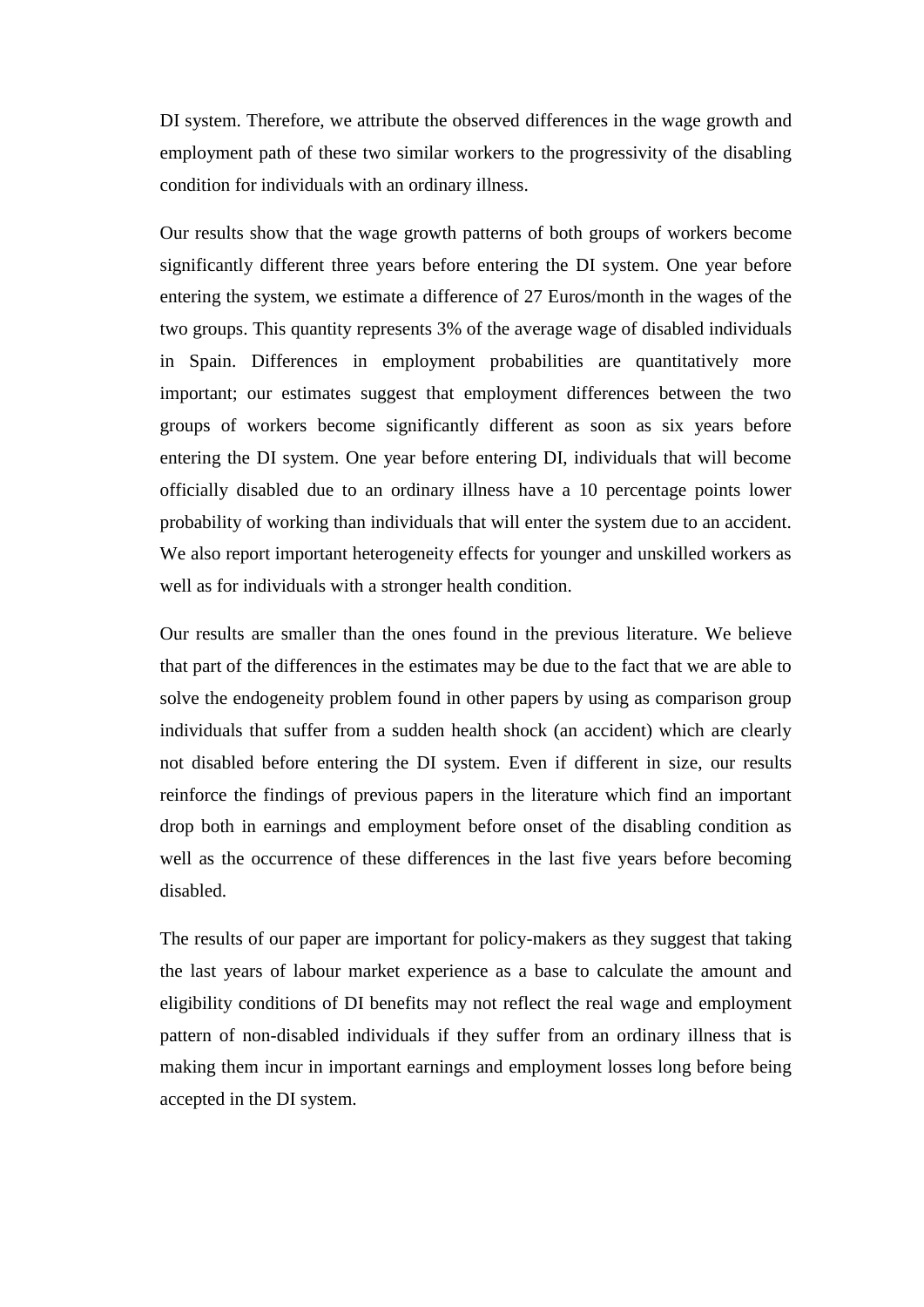#### **Appendix**

<u>.</u>

#### **The Spanish Disability System:**

|                                                          | <b>Ordinary Illness</b>                                                                                                                                                                                                                                                            | Work-unrelated<br><b>Accident</b>                                         | Work-related<br><b>Accident</b><br><sub>or</sub><br><b>Professional Illness</b> |  |
|----------------------------------------------------------|------------------------------------------------------------------------------------------------------------------------------------------------------------------------------------------------------------------------------------------------------------------------------------|---------------------------------------------------------------------------|---------------------------------------------------------------------------------|--|
| Eligibility                                              | Age $>= 31$ :<br>Contributed<br>1/4<br>time<br>between 20 years old and<br>disabling<br>condition.<br>Minimum of 5 years<br>Age $<$ 30:<br>Contributed<br>1/3<br>time<br>between 16 years old and<br>disabling condition.<br>N <sub>o</sub><br>minimum number of years<br>required | No minimum<br>contributory period<br>required                             | No minimum<br>contributory period<br>required                                   |  |
| <b>Regulatory</b><br><b>Base</b>                         | Average wage last 8 years of<br>work                                                                                                                                                                                                                                               | Average annual wage<br>of 24 months within<br>the last 7 years of<br>work | Average wage last<br>year of work                                               |  |
| Percentage<br>applied<br>to<br>the<br>regulatory<br>base | Partial Disability: 55%<br>Individuals older than 55 with difficulties to find a job due to lack of<br>education or characteristics of the social and labor market of the region where<br>they live: 75%<br>Total Disability: 100%<br>Severe Disability: 100%+50%                  |                                                                           |                                                                                 |  |

#### **Table A1. Summary of the parameters to calculate permanent disability pensions.**

The disability system in Spain distinguishes between two types of permanent disability benefits: i) contributory, which are given to individuals who have generally contributed to the Social Security system before the onset of the disabling condition; ii) and noncontributory, which are given to individuals who are assessed to be disabled but have never contributed to the Social Security system (or do not reach the minimum contributory requirement to access the contributory system). Non-contributory disability benefits are means-tested and managed at the regional level.<sup>14</sup>

The size of the non-contributory system is relatively small compared to the contributory system (197,126 individuals received non-contributory disability benefits in 2009, while 920,860 received contributory benefits during the same year). The amount of benefits received is also smaller in the non-contributory case (the average non-contributory

 $14$  Income is evaluated yearly. The income threshold in 2010 was set at 4,755.80 Euros/year for an individual living alone. This amount is adjusted if the individual lives with other members.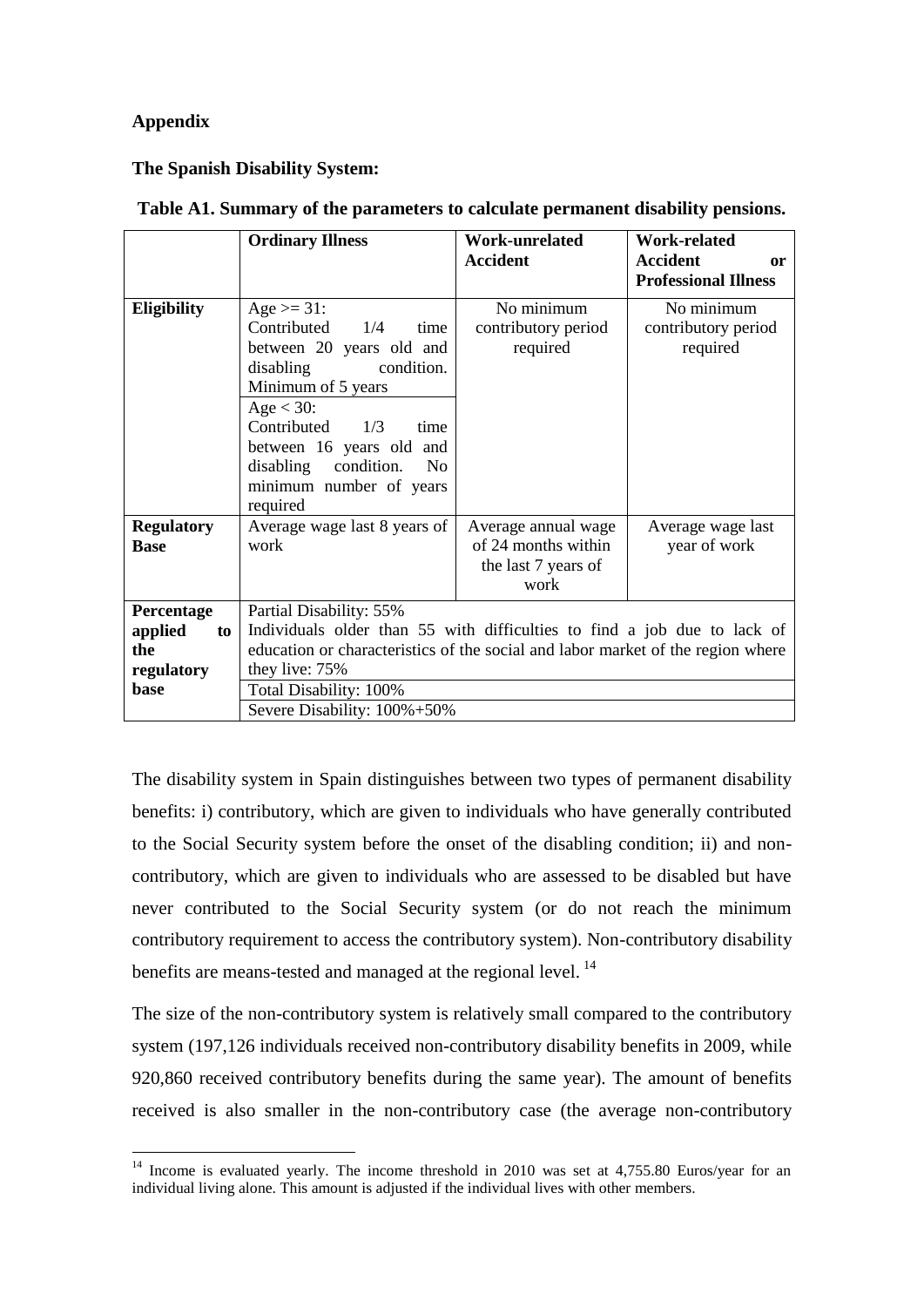pension is 417.09 Euros/month compared to an average contributory disability pension of 831.49 Euros/month). As we want to assess the effect of disability on wages we focus only on the permanent contributory disability system in Spain.

As seen in Table A1 above, with respect to eligibility, the number of years of contributions required depends on the age of the onset of the disabling condition for common illness while there are no contributory requirements if the health impairment is due to either an accident or an occupational illness.

The number of years included in the regulatory base depends on the source of the disability; for common illness the regulatory base is calculated by dividing by 112 the wage in the last 96 months (8 years) before becoming disabled. When the source of the disability is a work-unrelated accident, the regulatory base is calculated by dividing by 28 the wage in the last 24 months before becoming disabled. The individual can choose these 24 months from the last 7 years of work. For work-related accident or professional illness, the regulatory base is calculated by dividing by 12 the wage in the last 365 days before becoming disabled.<sup>15</sup>

1

<sup>&</sup>lt;sup>15</sup> There was a reform in the calculation of the level of disability benefits for ordinary illness introduced in 2008. After the reform, there was a percentage that depended on the number of years contributed to the system that was multiplied by the regulatory base. As this change only affects individuals whose source of the disability is an ordinary illness, which could have an effect on the incentives to enter the DI system for this group of workers, in the robustness check section we will perform the same analysis but excluding the years after 2008 in order to have a sample period without any important reform of the DI system.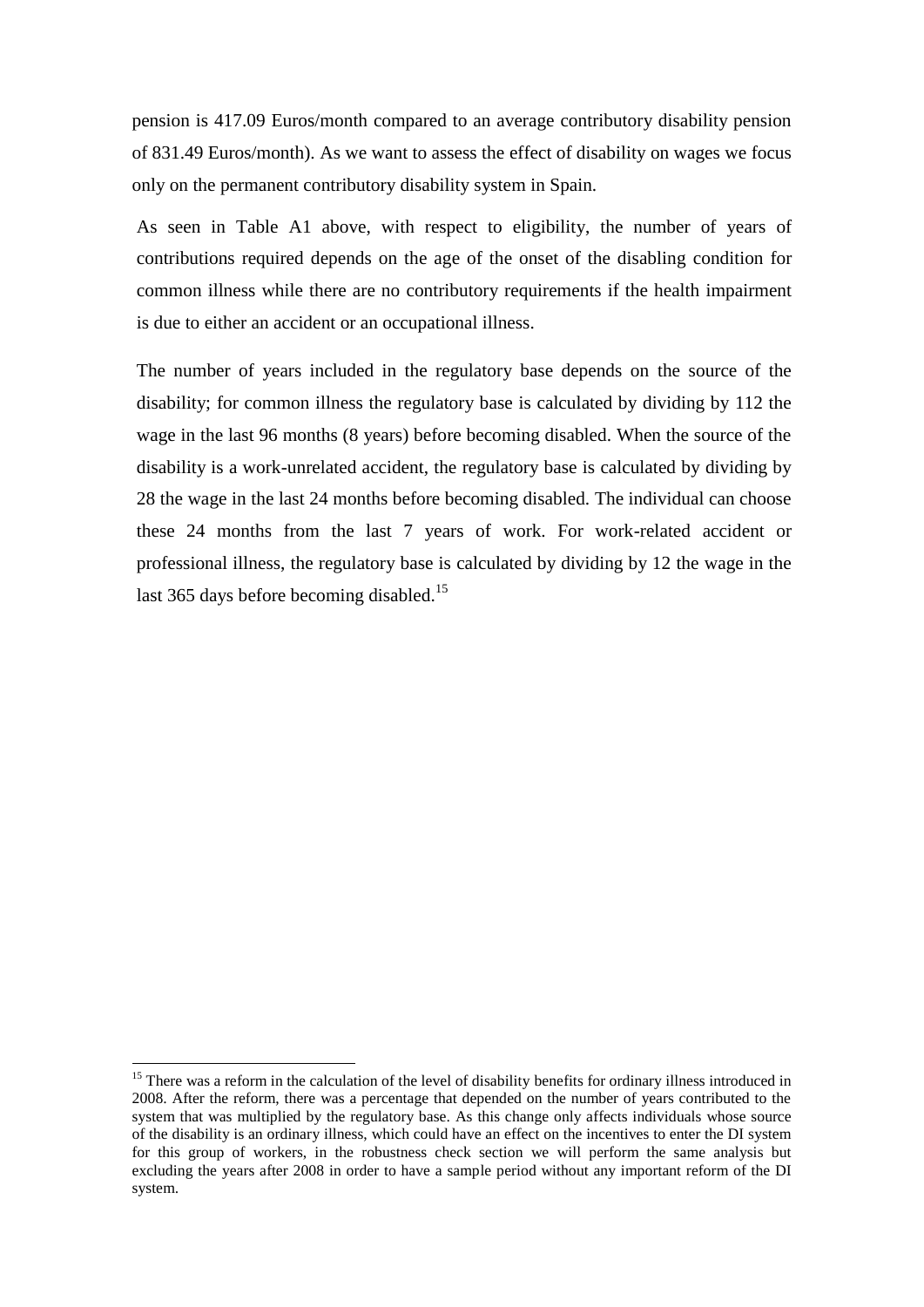| <b>Variable</b>              |                           | Coefficient    | <b>Standard error</b> |
|------------------------------|---------------------------|----------------|-----------------------|
| <b>Sex</b>                   | Men                       | 0.368          | 0.009                 |
| Age that became disabled     |                           | 0.007          | 0.0005                |
| <b>Eduacation</b>            | Secondary                 | 0.141          | 0.008                 |
|                              | Tercery                   | 0.338          | 0.012                 |
|                              | Post-graduate             | 0.466          | 0.032                 |
|                              |                           |                |                       |
|                              | Semi-skilled              |                |                       |
| <b>Professional category</b> | workers                   | 0.111          | 0.005                 |
|                              | <b>Skilled Workers</b>    |                |                       |
|                              |                           | 0.247          | 0.008                 |
| <b>Activity</b>              | Industry                  | 0.215          | 0.010                 |
|                              | Construction              | 0.162          | 0.012                 |
|                              | Trade, Transport          |                |                       |
|                              | and Hotels                | 0.211          | 0.013                 |
|                              | Public                    |                |                       |
|                              | Administration<br>Finance | 0.215          | 0.025                 |
|                              |                           | 0.166          | 0.024                 |
| Part-time                    |                           | 0.558          | 0.006                 |
|                              |                           |                |                       |
| <b>Spanish</b>               |                           | 0.179          | 0.033                 |
| <b>Years since DI</b>        | $-9$                      | 0.020          | 0.013                 |
|                              | $\mbox{-}8$               | 0.030          | 0.012                 |
| (Disabled by accident)       | $-7$                      |                |                       |
|                              | $-6$                      | 0.055<br>0.076 | 0.012<br>0.012        |
|                              | $-5$                      | 0.119          | 0.012                 |
|                              | $-4$                      | 0.135          | 0.012                 |
|                              | $-3$                      | 0.172          | 0.011                 |
|                              | $-2$                      | 0.199          | 0.011                 |
|                              | $-1$                      | 0.180          | 0.012                 |
|                              |                           |                |                       |
| <b>Years since DI</b>        | $-9$                      | 0.017          | 0.004                 |
| (Disabled common illness)    | $\mbox{-}8$               | 0.037          | 0.004                 |
|                              | $-7$                      | 0.055          | 0.004                 |
|                              | $-6$                      | 0.072          | 0.004                 |
|                              | $-5$                      | 0.094          | 0.004                 |
|                              | $-4$                      | 0.112          | 0.003                 |
|                              | $-3$                      | 0.125          | 0.003                 |
|                              | $-2$                      | 0.135          | 0.003                 |
|                              | $-1$                      | 0.109          | 0.004                 |
|                              |                           |                |                       |
| Number of observations       |                           | 252,496        |                       |

**Table A2: Wage path for both disability types in the years before DI (full estimation)**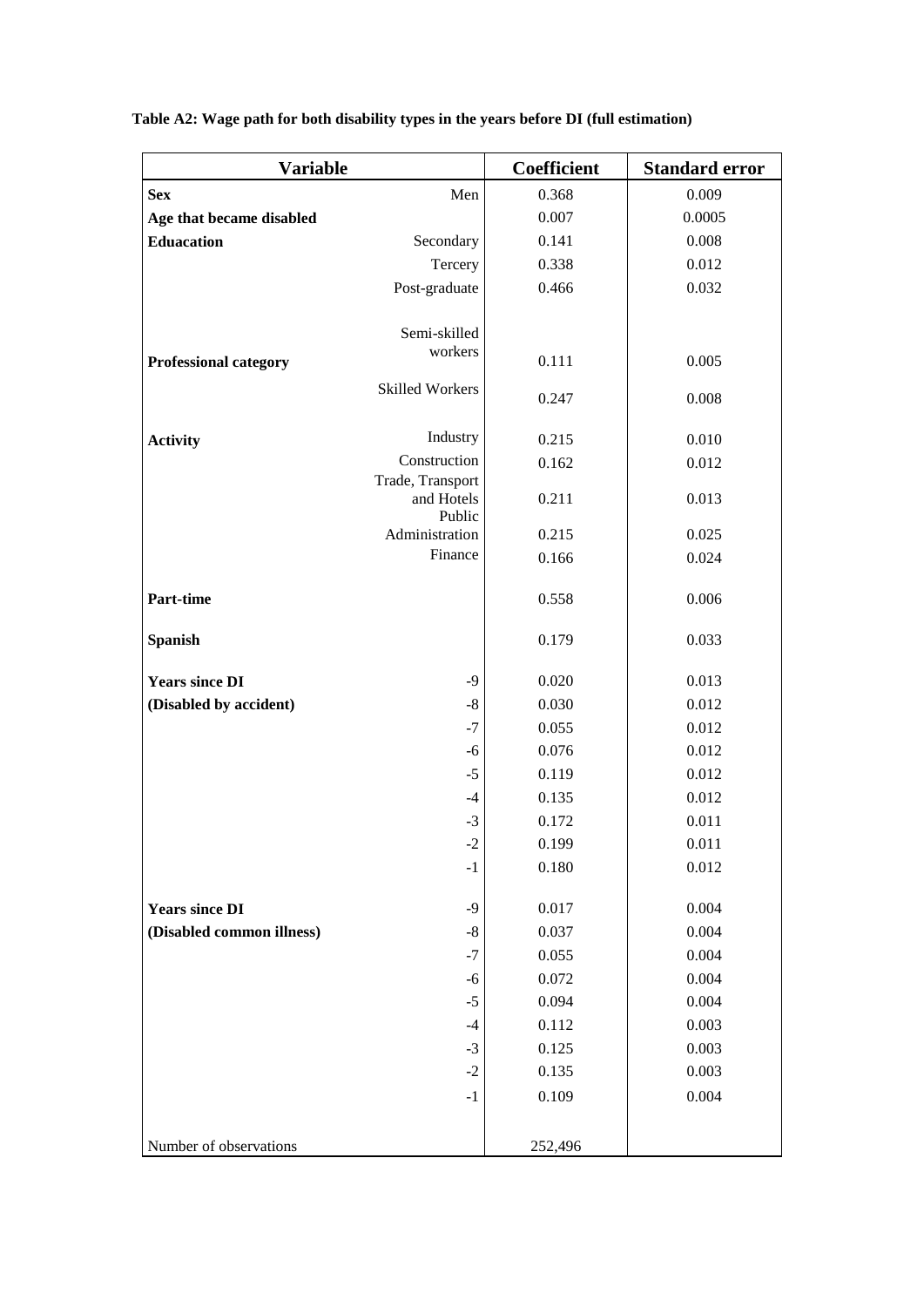|                   | Propensity score matching |                            | Propensity score matching with<br>DID |                            |
|-------------------|---------------------------|----------------------------|---------------------------------------|----------------------------|
| Years<br>since DI | Kernel<br>Matching        | Stratification<br>matching | Kernel<br>Matching                    | Stratification<br>matching |
| $-7$              | $-2,42$                   | 1,33                       | 2,51                                  | 2,66                       |
|                   | (10.17)                   | (10.17)                    | (8.12)                                | (5.29)                     |
| $-6$              | $-8,85$                   | $-3,13$                    | $-25,58$                              | $-2,79$                    |
|                   | (10.17)                   | (10.44)                    | (7.27)                                | (6.68)                     |
| $-5$              | $-0,57$                   | $-4,78$                    | 3,97                                  | 3,51                       |
|                   | (10.17)                   | (10.76)                    | (9.18)                                | (7.52)                     |
| $-4$              | 6,79                      | 5,57                       | 11,06                                 | 9,76                       |
|                   | (10.17)                   | (10.86)                    | (11.17)                               | (8.06)                     |
| $-3$              | 8,36                      | 8,18                       | $\ast$<br>20,13                       | 17,75<br>$\ast$            |
|                   | (10.17)                   | $-11,03$                   | (10.81)                               | 8,35                       |
| $-2$              | 9,86<br>∗                 | 9,95<br>$\ast$             | $\ast$<br>22,89                       | $\ast$<br>18,66            |
|                   | (10.17)                   | (10.18)                    | (9.74)                                | (8.53)                     |
| $-1$              | **<br>25,51               | $**$<br>33,37              | $**$<br>29,01                         | $**$<br>32,44              |
|                   | (10.17)                   | (11.27)                    | (11.24)                               | (8.67)                     |

**Table A3: Average difference in monthly wages between disabled by accident and disabled by ordinary illness before DI. Robustness check.**

Note: Money figures are expressed in 2010 euros. Bootstrapped standard errors in parentheses.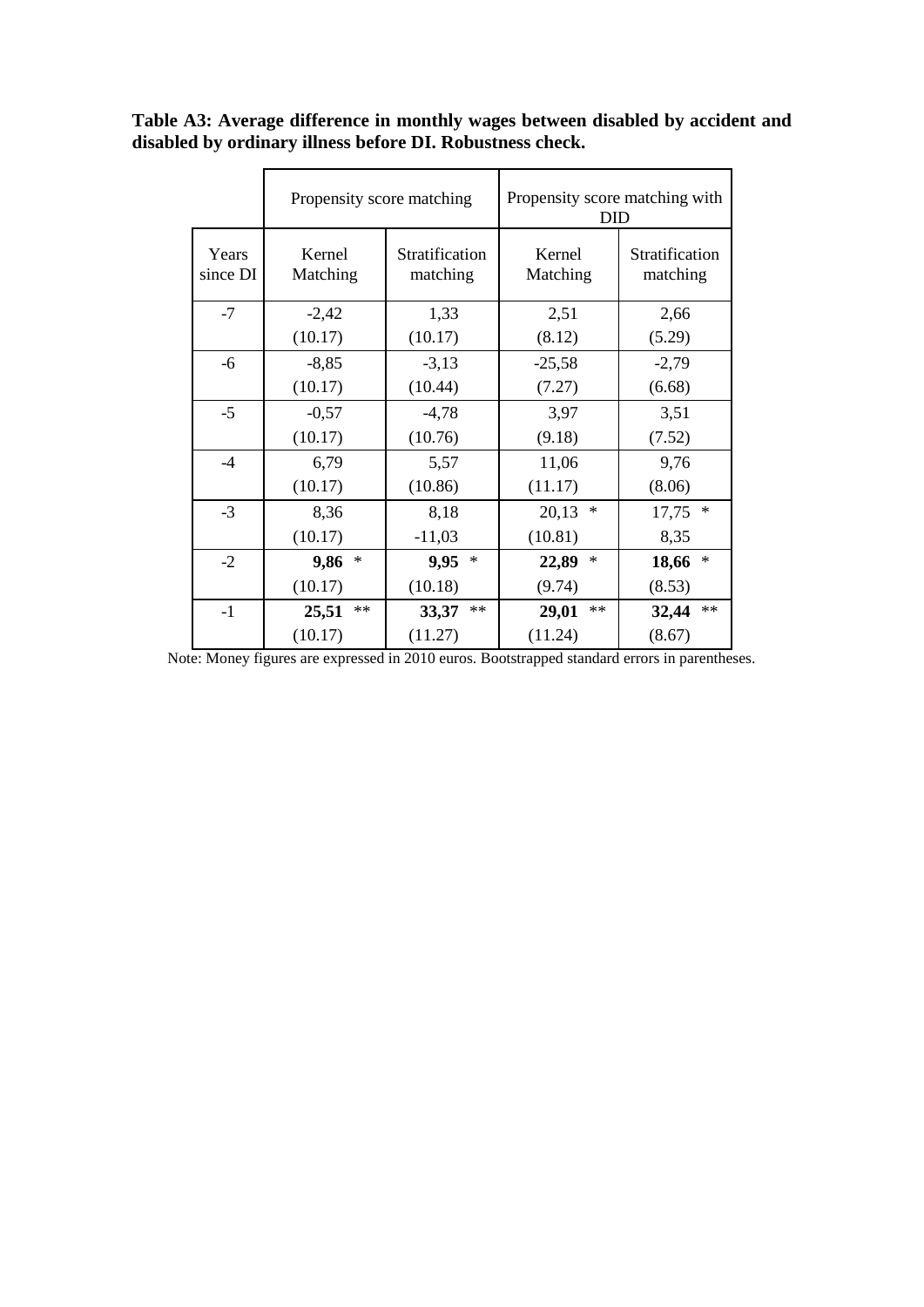|                   | Propensity score matching |                            | Propensity score matching with<br><b>DID</b> |                            |
|-------------------|---------------------------|----------------------------|----------------------------------------------|----------------------------|
| Years<br>since DI | Kernel<br>Matching        | Stratification<br>matching | Kernel<br>Matching                           | Stratification<br>matching |
| $-7$              | 0.014                     | 0.021                      | 0.022                                        | 0.020                      |
|                   | (0.011)                   | (0.011)                    | (0.017)                                      | (0.017)                    |
| -6                | $\ast$<br>0.019           | 0.020                      | $**$<br>0.021                                | $\ast$<br>0.017            |
|                   | (0.008)                   | (0.009)                    | (0.008)                                      | (0.008)                    |
| $-5$              | ∗<br>0.016                | $**$<br>0.039              | ***<br>0.040                                 | $***$<br>0.038             |
|                   | (0.008)                   | (0.008)                    | (0.009)                                      | (0.009)                    |
| $-4$              | ***<br>0.038              | ***<br>0.044               | ***<br>0.045                                 | $***$<br>0.043             |
|                   | (0.008)                   | (0.008)                    | (0.010)                                      | (0.009)                    |
| $-3$              | ***<br>0.042              | ***<br>0.059               | ***<br>0.061                                 | $***$<br>0.056             |
|                   | (0.007)                   | (0.006)                    | (0.010)                                      | (0.009)                    |
| $-2$              | ***<br>0.056              | ***<br>0.087               | ***<br>0.088                                 | $***$<br>0.083             |
|                   | (0.007)                   | (0.007)                    | (0.010)                                      | (0.010)                    |
| $-1$              | ***<br>0.083              | ***<br>0.091               | ***<br>0.092                                 | $***$<br>0.087             |
|                   | (0.006)                   | (0.006)                    | (0.011)                                      | (0.010)                    |

**Table A4: Difference in employment between disabled by accident and disabled by ordinary illness before DI. Robustness check.**

Note: Bootstrapped standard errors in parentheses. Treated and control individuals are matching using the nearest neighbor matching approach.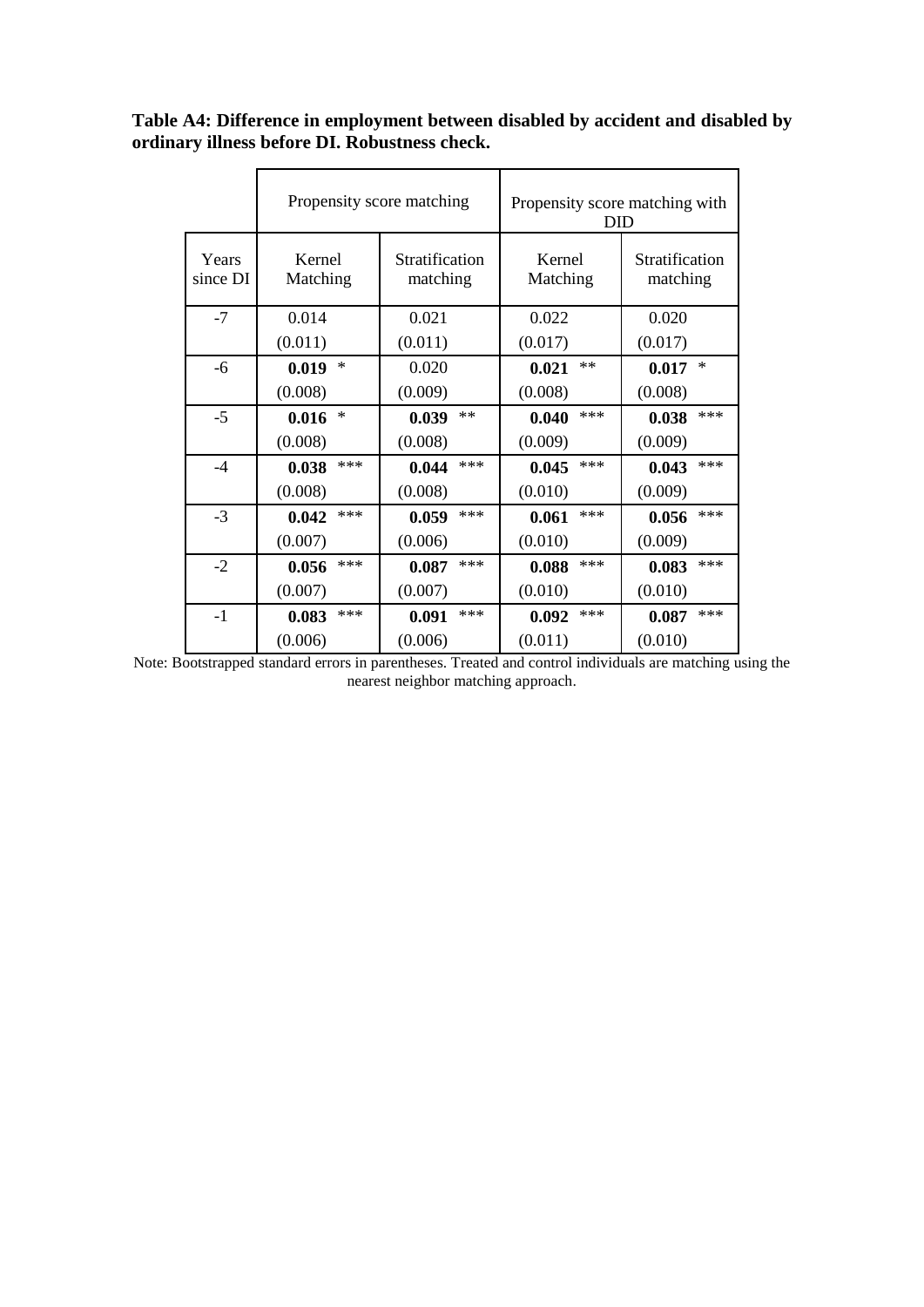#### **References**

Abadie A, Drukker D, Herr H, Imbens G. 2004. Implementing matching estimators for average treatment effects in Stata. Stata Journal 4: 290-311.

Abadie A, Imbens G. 2002. Simple and bias-corrected matching estimators for average treatmen efects in STATA. Stata Journal 1 (1): 1-18.

Becker S, Ichino A. 2002. Estimation of average treatment effects based on propensity scores. Stata Journal 2(4): 358-377.

Blundell R, Costa Dias M. 2002. Alternative approaches to evaluation in empirical microeconometrics. Portuguese Economic Journal 1: 91-115.

Bonhomme, S., and L. Hospido (2009): "Using Social Security Data to Estimate Earnings Inequality," Mimeo.

Bound, J. 1989. The Health and Earnings of Rejected Disability Insurance Applicants. American Economic Review, 79 (3), 482-503.

Cervini M, Silva J.I, Vall Castello J. 2012. Estimating the Income Loss of Disabled Individuals: The Case of Spain. IZA Discussion Papers 6752.

Charles, K. K. 2003. The Longitudinal Structure of Earnings Losses among Work-Limited Disabled Workers, Journal of Human Resources, 38(3), 618-46.

Chen S, Van Der Klaauw W. 2008. The Work Disincentive Effects of the Disability Insurance Program in the 1990s. Journal of Econometrics, 142(2), 757-84.

Contoyannis P, Rice N. 2001. The impact of health on wages: Evidence from the British Household Panel Study. Empirical Economics 26 (4): 599-622.

French E, Song J. 2014. The Effect of Disability Insurance Receipt on Labor Supply. American Economic Journal: Economic Policy, 6(2), 291-337.

Garcia Gomez P, López Nicolás A. 2006. Health Shocks, Employment and Income in the Spanish Labour Market. Health Economics 15: 997-1009.

García-Gómez P, Hans van Kippersluis, Owen O'Donnell and Eddy van Doorslaer (2013). Long-Term and Spillover Effects of Health Shocks on Employment and Income. The Journal of Human Resources 48 (4): 873-909.

Halla M, Zweimüller M. 2013. The Effect of Health on Earnings: Quasi-Experimental Evidence from Commuting Accidents. Labour Economics 24: 23-38.

Heckman J, Hotz J. 1989. Choosing among alternative methods for estimating the impact of social programs: The case of manpower training. Journal of the American Statistical Association 84: 862-874.

Heckman J, Ichimura H, Todd P. 1997. Matching as an econometric evaluation estimator: evidence from evaluating a job training program. Review of Economics Studies 64: 605-654.

Jolly N.A. 2013. The Impact of Work-Limiting Disabilities on Earnings and Income